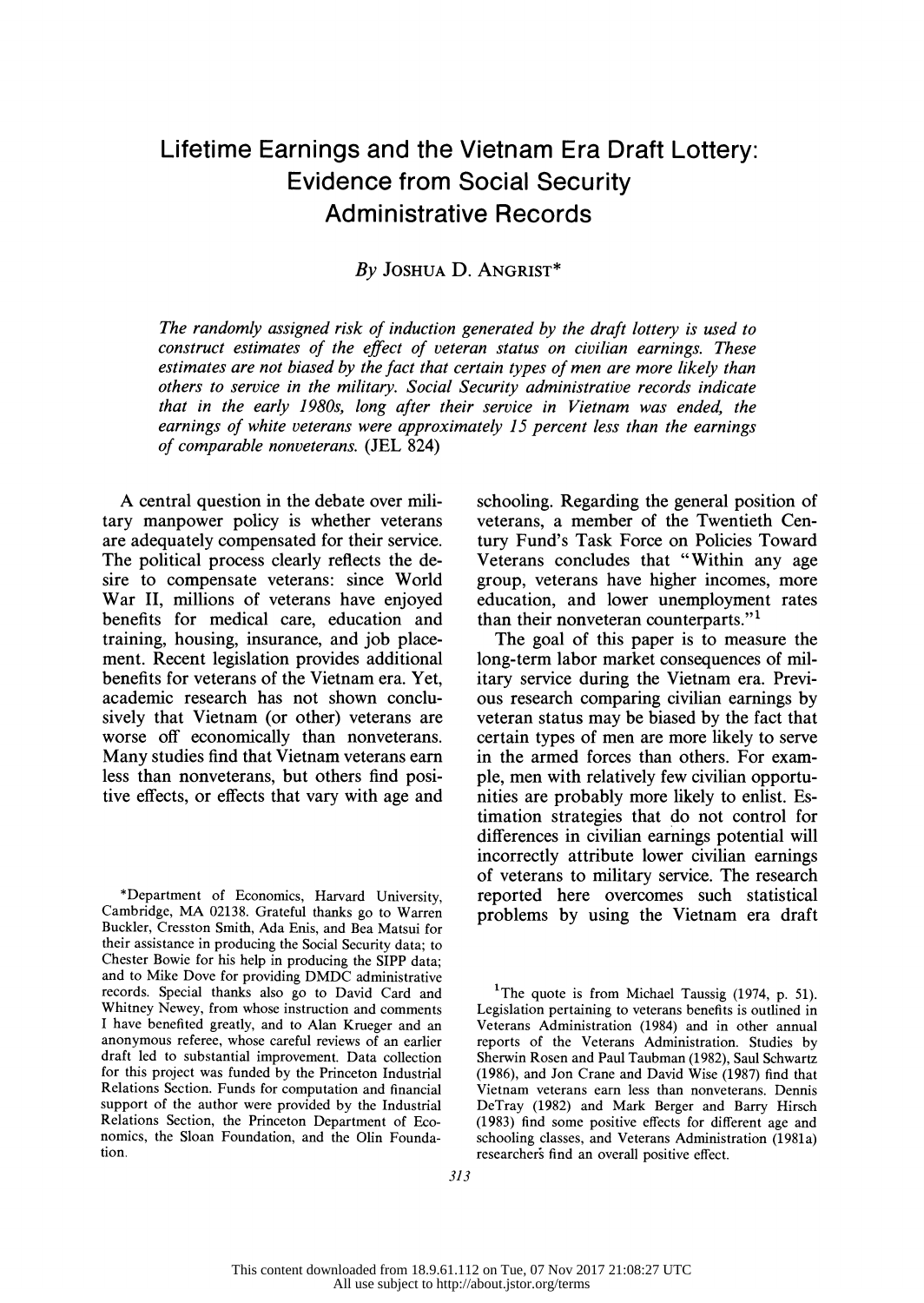lotteries to set up a natural experiment that randomly influenced who served in the mili tary.2

 Section I describes the Social Security ad ministrative records used in the empirical work and provides background on the draft lotteries. In each lottery, priority for induc tion was determined by a Random Sequence Number (RSN) from 1-365 that was as signed to birthdates in the cohort being drafted. Men were called for induction by RSN up to a ceiling determined by the De fense Department, and only men with lottery numbers below the ceiling could have been drafted. Therefore, men with lottery num bers below the ceiling are referred to here as "draft-eligible."

 The empirical analysis begins in Section II with estimates of the effect of draft eligibility on earnings. If draft eligibility is correlated with veteran status but uncorrelated with other variables related to earnings, then earnings differences by draft-eligibility status can be attributed to military service. In Sec tion III, information on the proportions of draft-eligible and draft-ineligible men who actually served in the military is used to convert estimates of the effect of draft eligi bility into estimates of the effect of military service. The assumptions underlying this procedure are those that justify instrumental variables estimation; in principle, any func tion of the RSN provides a legitimate instru ment for veteran status. In the second part of Section III, an instrumental variables esti mation strategy is developed which is more efficient than one based solely on draft-eligi bility status. Results in Section III indicate that white veterans earn approximately 15 percent less than nonveterans as much as ten years after their discharge from the military.

 Section IV tests the hypothesis that veter ans earn less than nonveterans because they have less civilian labor market experience. Results in this section suggest that the earn ings loss to white veterans is equivalent to a loss of two years of civilian labor market experience. Section V reviews some of the potential pitfalls in estimation based on the draft lottery. Section VI offers conclusions and indicates directions for future research.

## I. Background and Data

#### A. National Random Selection<sup>3</sup>

 There were five draft lotteries during the Vietnam War period. The 1970 lottery cov ered 19- to 26-year-old men born in 1944-50, although most of the men drafted in 1970 were born in 1950. Other lotteries were re stricted to 19- and 20-year-olds. The 1971 lottery covered men born in 1951, the 1972 lottery covered men born in 1952, and so on, through 1975. However, no one was drafted after 1972, and congressional conscription authority expired in July 1973.

 Draft lottery RSNs were randomly as signed in a televised drawing held a few months before men reaching draft age were to be called.<sup>4</sup> Draft-eligibility ceilings—RSN 195 in 1970, RSN 125 in 1971, and RSN 95 in 1972—were announced later in the year, once Defense Department manpower needs were known. As a consequence of this delay, many men with low numbers volunteered for the military to avoid being drafted and to improve their terms of service (Angrist 1989b). There was even a behavioral re sponse to the lottery in enlistment rates for the 1953 cohort, although no one born in 1953 was drafted. In the analysis that fol lows, the "draft-eligibility ceiling" for men born in 1953 is set at RSN 95, the highest lottery number called in 1972.

<sup>&</sup>lt;sup>2</sup>A candid assessment of the problems caused by nonrandom selection for military service is given by Crane and Wise (1987), who note they were unable to use econometric sample selection models to generate robust estimates of the effects of military service on civilian earnings. The first researchers to use the lottery to solve the selection problem were Norman Hearst, Tom Newman, and Stephen Hulley (1986), who present lottery-based estimates of delayed effects of military service on mortality.

<sup>&</sup>lt;sup>3</sup>This section draws on Curtis Tarr (1981) and the Selective Service System (1986).

Men born from 1944-49 were already of draft age when the 1970 lottery was held on December 1, 1969. For nonveterans in this group, subsequent liability for service was determined by 1970 lottery numbers.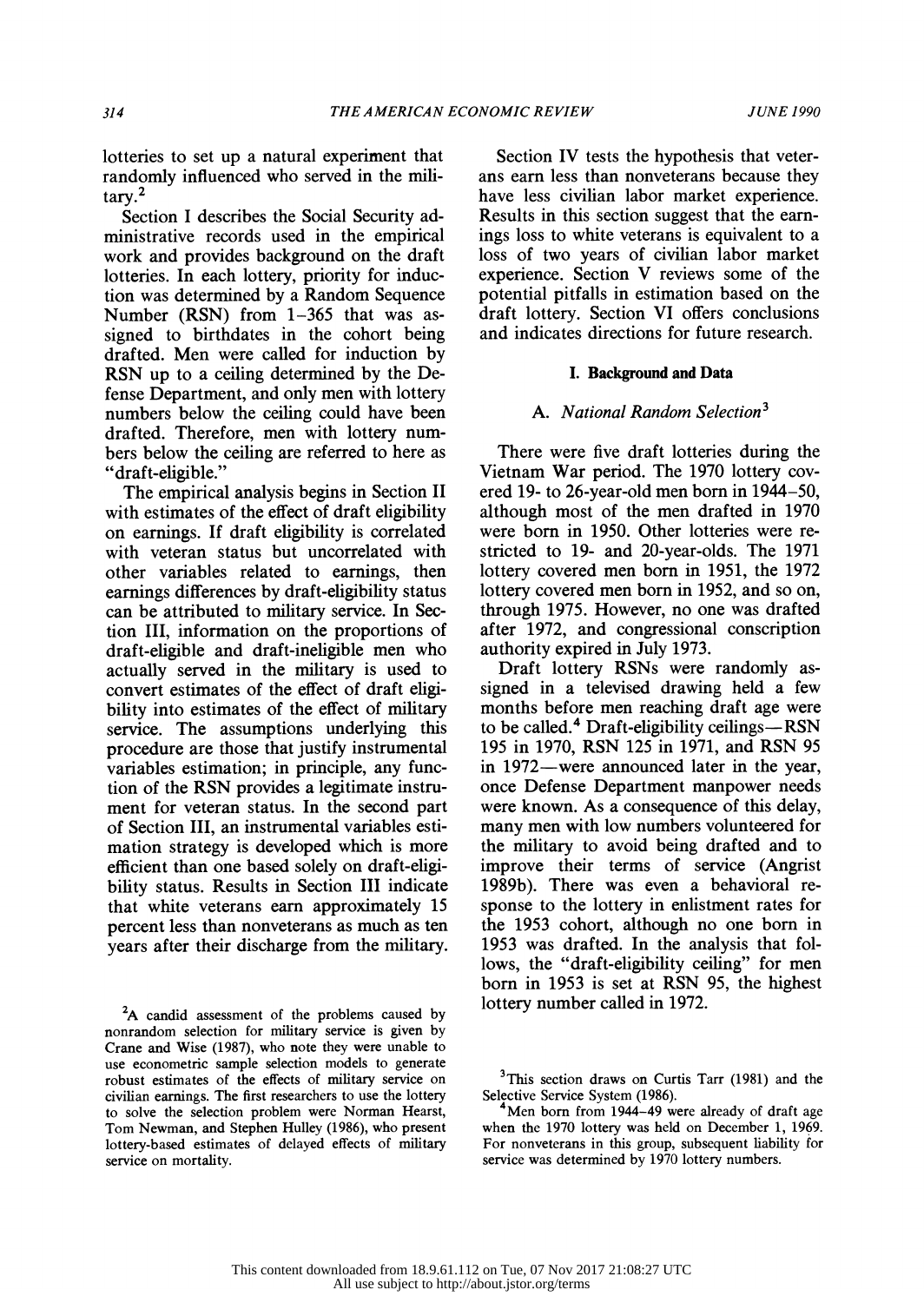Only the initial selection process was based on RSN order. Subsequent selection from the draft-eligible, nondeferred pool was based on a number of criteria. The most important screening criteria were the pre induction physical examination and a mental aptitude test. In 1970, for example, half of all registrants failed pre-induction examina tions and 20 percent of those who passed were eliminated by physical inspections con ducted at induction (Selective Service Sys tem, 1971). Of course, the fact that armed forces selection criteria were ultimately not random does not mean that the initial *prior* ity for induction was not randomly assigned by RSN.

 The year 1970 was the last time men over the age of 20 were drafted. In principle, nonveterans born between 1944 and 1949 continued to be at risk of induction in the 1970 lottery, but the majority of men who ended up serving from these cohorts had already entered the military by the time of the 1970 lottery drawing. Veterans born from 1944-49 who managed to avoid service until 1970 may not constitute a representative sample. Therefore, the analysis here is re stricted to men who turned 19 in the year they were at risk of induction. This sample includes men who were born between 1950 and 1953.

## B. Social Security Earnings Data

 Earnings data used in this study are drawn from the Social Security Administration's (SSA) Continuous Work History Sample (CWHS). The CWHS data set, described in detail in the Appendix, is a one percent sample drawn from all possible Social Secu rity numbers. The CWHS includes two earn ings series: the first contains information on the 1964-84 earnings of men in employment covered by FICA (Social Security) up to the Social Security taxable maximum. It also includes FICA taxable earnings from self employment. The second series, beginning in 1978, contains total compensation as re ported on Internal Revenue Service Form W-2, excluding earnings from self-employ ment. In principle, the W-2 earnings data are neither censored nor limited to earnings from  Social Security taxable employment. How ever, because SSA procedures for the collec tion of W-2 forms are relatively new, W-2 earnings data are probably less reliable than the FICA data.

 The original CWHS data set does not contain information on date of birth. SSA programmers matched date of birth vari ables to the CWHS in a special extract cre ated for this project. Lottery numbers were then matched to dates of birth, using tables published in the 1969-73 Semiannual Re ports of the Director of Selective Service.

 The Internal Revenue Service limits dis closure of data collected for tax purposes. To adhere to these disclosure requirements, the SSA could release only aggregate data. The aggregate data set contains sample statistics for cells defined by year of earn ings, year of birth, race, and five consecutive lottery numbers. Cell statistics include means, variances, fraction with earnings equal to the taxable maximum, fraction with earnings above the taxable maximum, frac tion with zero earnings, and number of ob servations in each cell.

## II. The Effect of Draft Eligibility on Earnings

 Figure 1 shows the history of FICA tax able earnings for draft lottery participants born between 1950 and  $1953<sup>5</sup>$  For each co hort there are two lines drawn: one for draft-eligible men, and one for men with lottery numbers that exempted them from the draft.

 The impact of draft eligibility on the earn ings profiles is striking. There appears to be no difference in earnings until the year of conscription risk in the draft lottery. Subse quently, the earnings of draft-eligible white men born in 1950-52 fall below the earnings of draft-ineligible white men born in 1950- 52. The earnings of draft-eligible nonwhites also fall below the earnings of other non-

 <sup>5</sup>Eamings are in 1978 dollars. The deflator used for all tabulations is the CPI on p. 313 of The Economic Report of the President (Council of Economic Advisors, 1988).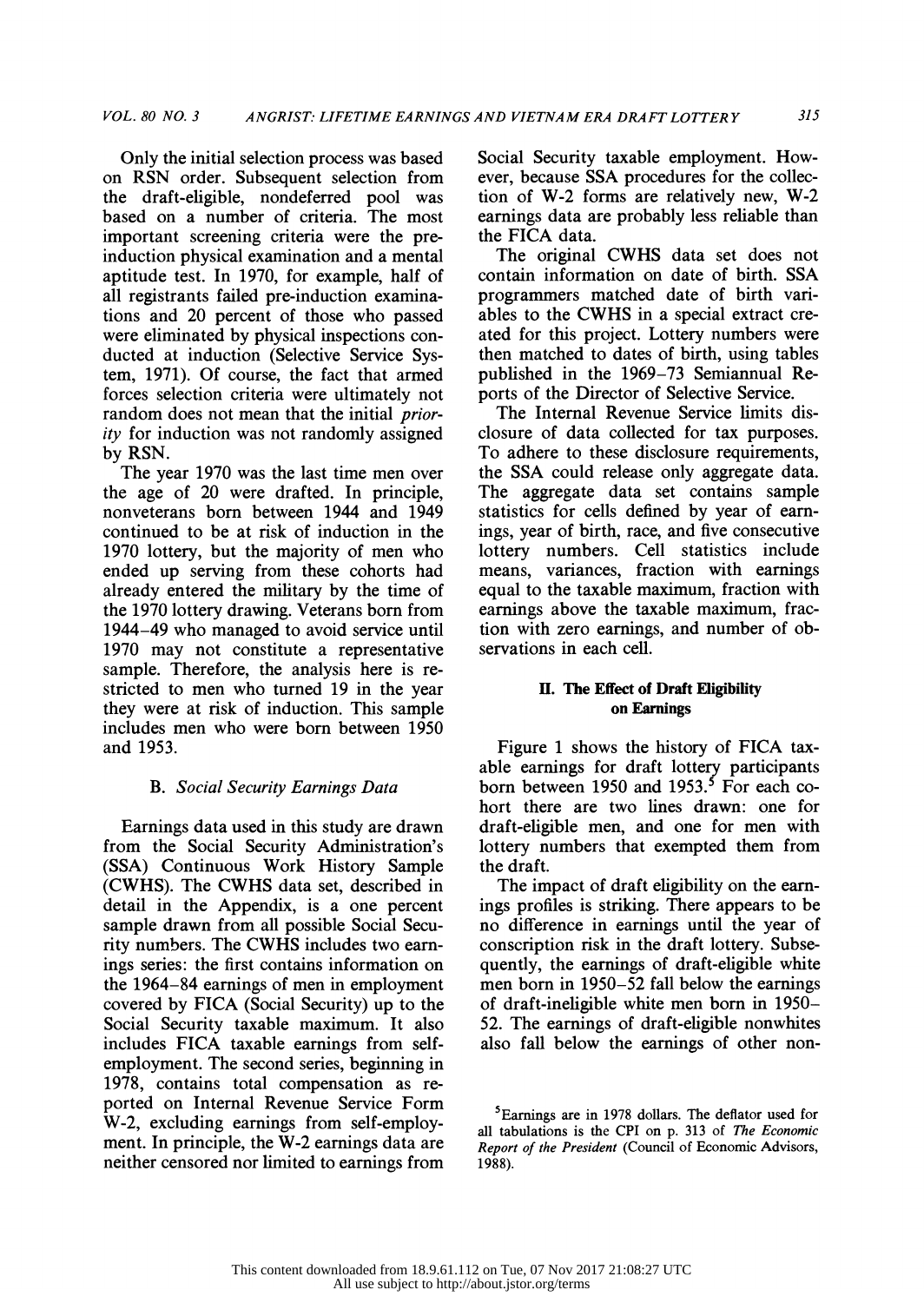

 Notes: The figure plots the history of FICA taxable earnings for the four cohorts born 1950-53. For each cohort, separate lines are drawn for draft-eligible and draft-ineligible men. Plotted points show average real (1978) earnings of working men born in 1953, real earnings + \$3000 for men born in 1950, real earnings + \$2000 for men born in 1951, and real earnings + \$1000 for men born in 1952.

 FIGURE 1. SOCIAL SECURITY EARNINGS PROFILES BY DRAFT-ELIGIBILITY **STATUS** 

 whites, but the gap appears to narrow and become positive for some nonwhite cohorts in later years. The fact that earnings do not differ by draft-eligibility status before the lotteries is a consequence of the random assignment of draft eligibility. The only thing that distinguishes draft-eligible men from draft-ineligible men is the higher conscrip tion risk faced by eligible men after the lottery.

 Figure 2 presents a magnified view of the effect of draft eligibility on earnings. This figure plots the time-series of differences in earnings by draft-eligibility status for each cohort. As in Figure 1, Figure 2 shows no difference during the years before the year of conscription risk, while in subsequent years, the earnings histories diverge. Figure 2 also shows that the loss of earnings to draft-eligi ble white men was largest during the period they were most likely to be in the service.  However, the earnings of draft-eligible white men continued to lag behind the earnings of draft-ineligible white men through 1984.

 The picture for nonwhites is less clear. The earnings of draft-eligible nonwhites born in 1950 and 1951 exceed those of draft ineligible nonwhites in some of the later years. On the other hand, for nonwhites born in 1952, time-series variation in earnings differences by eligibility status is similar to that of whites. The general impression for the three older cohorts of nonwhites is that the earnings of draft-eligible men at least had caught up with the earnings of draft-in eligible men by 1984.

 Earnings of white men born in 1953 do not appear to differ by draft-eligibility sta tus. The earnings of draft-eligible nonwhites born in 1953 generally exceed the earnings of nonwhites who were not draft-eligible. Differences between the effect of draft eligi-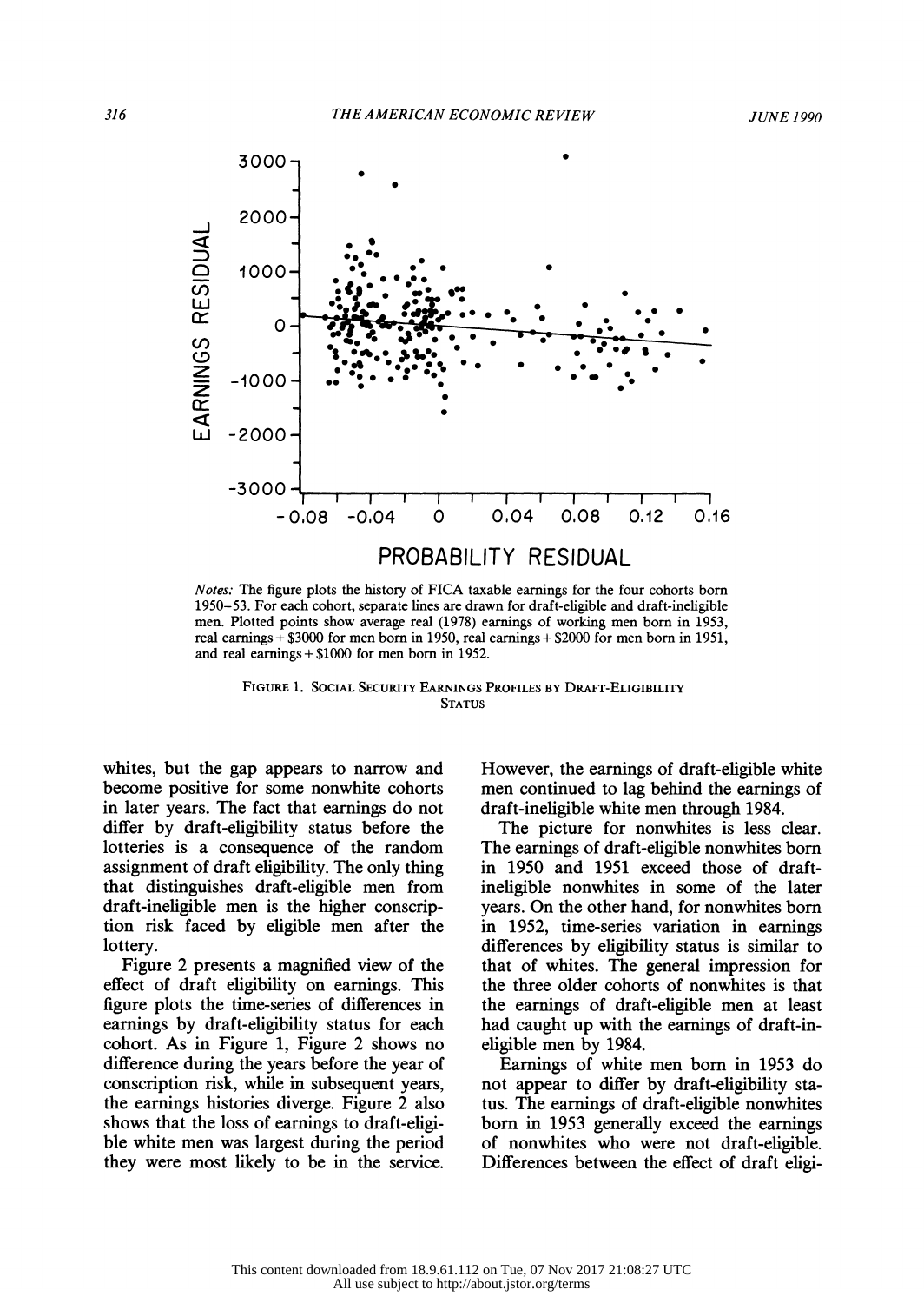

 Notes: The figure plots the difference in FICA taxable earnings by draft-eligibility status for the four cohorts born 1950-53. Each tick on the vertical axis represents \$500 real (1978) dollars.

FIGuRE 2. THE DIFFERENCE IN EARNINGS By DRAFT-ELIGIBILITY STATUS

 bility on men born in 1953 and the effect on the three older cohorts might be explained by the transition to an All-Volunteer Force in 1973. Men who volunteer for the military are probably less likely than draftees to suf fer a career disadvantage from their service.

 Estimates of the effect of draft eligibility are reported in Table 1 for both FICA earn ings and W-2 earnings. Standard errors asso ciated with the estimates are reported in parentheses. The statistics in Table 1 show that the loss in FICA earnings to draft-eli gible white men is sometimes statistically significant and amounts to 2-3 percent of earnings. Estimated W-2 earnings losses are similar, but tend to be larger and more vari able than the estimated losses in FICA earn ings. In contrast, differences in earnings by draft-eligibility status for nonwhites rarely exceed their standard errors.

 Elsewhere (Angrist 1989c), I have shown that draft-eligible white men are less likely to have earnings above the FICA taxable maximum than draft-ineligible white men.

 The effect of draft eligibility on nonwhites' probability of being at the taxable maxi mum, although imprecisely measured, also appears to go in the same direction as the effect of draft eligibility on mean earnings. These results are worth noting because, when the effect of draft eligibility on the probabil ity of being censored has the same sign as the effect on earnings, estimates tabulated using censored data tend to underestimate the true effect.<sup>6</sup>

<sup>6</sup>The effect of censoring on estimated treatment ef fects is discussed in the appendix. Angrist (1989c) also reports estimates of the effect of draft eligibility on the probability of having no recorded earnings. These tabu lations indicate that draft-eligible whites were somewhat more likely to have had FICA earnings during the years in which they were in the service, and that draft-eligible nonwhites are more likely to have had no earnings in recent years. There is no statistically significant evi dence for either race, however, of any lasting effect of draft eligibility on the probability of having zero earn ings.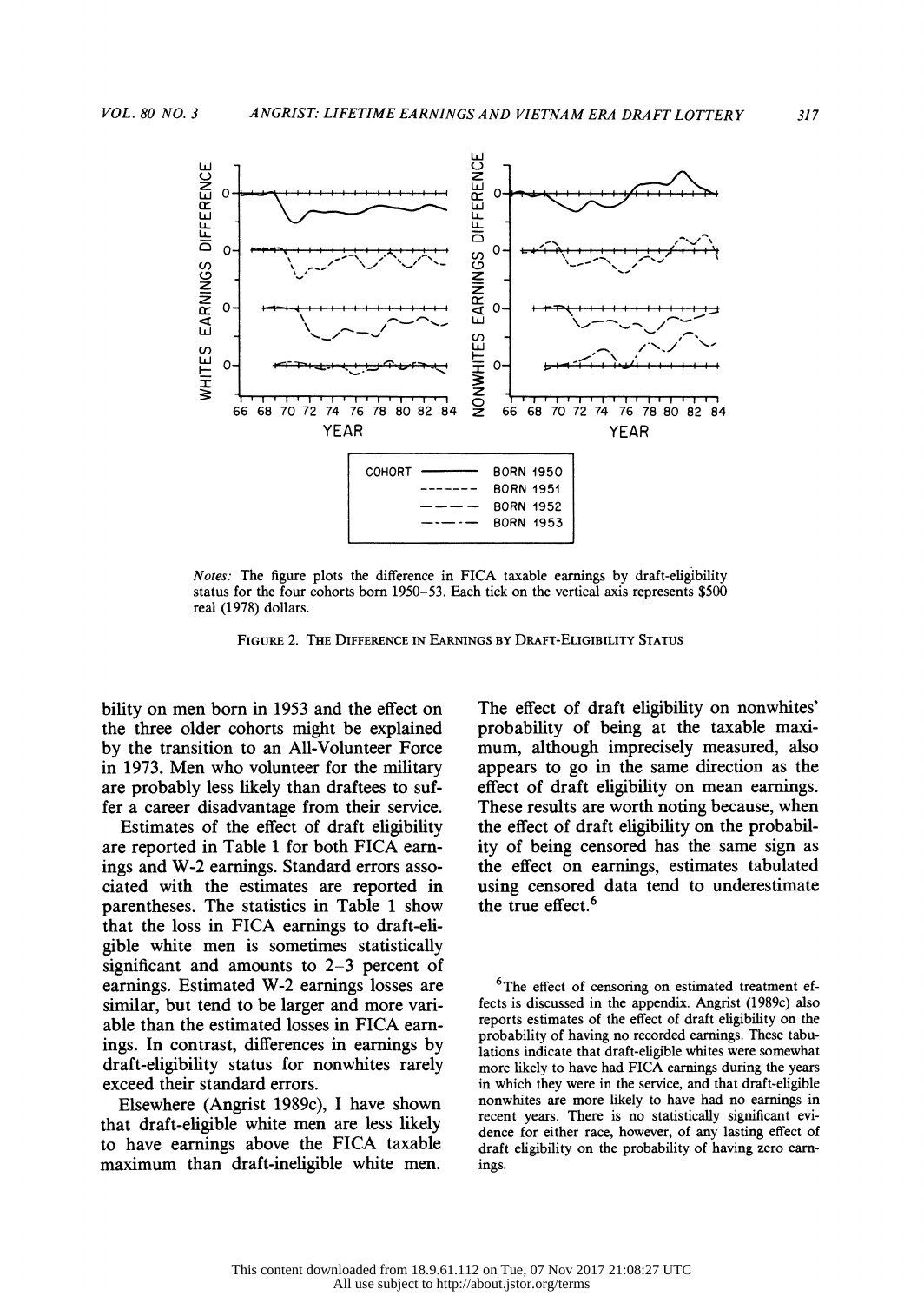#### 318 THE A MERICAN ECONOMIC REVIEW JUNE 1990

|      |          |                       |          | Whites   |            |                        |            |            |  |  |
|------|----------|-----------------------|----------|----------|------------|------------------------|------------|------------|--|--|
|      |          | FICA Taxable Earnings |          |          |            | Total W-2 Compensation |            |            |  |  |
| Year | 1950     | 1951                  | 1952     | 1953     | 1950       | 1951                   | 1052       | 1953       |  |  |
| 66   | $-21.8$  |                       |          |          |            |                        |            |            |  |  |
|      | (14.9)   |                       |          |          |            |                        |            |            |  |  |
| 67   | $-8.0$   | 13.1                  |          |          |            |                        |            |            |  |  |
|      | (18.2)   | (16.4)                |          |          |            |                        |            |            |  |  |
| 68   | $-14.9$  | 12.3                  | $-8.9$   |          |            |                        |            |            |  |  |
|      | (24.2)   | (19.5)                | (19.2)   |          |            |                        |            |            |  |  |
| 69   | $-2.0$   | 18.7                  | 11.4     | $-4.0$   |            |                        |            |            |  |  |
|      | (34.5)   | (26.4)                | (22.7)   | (18.3)   |            |                        |            |            |  |  |
| 70   | $-233.8$ | $-44.8$               | $-5.0$   | 32.9     |            |                        |            |            |  |  |
|      | (39.7)   | (36.7)                | (29.3)   | (24.2)   |            |                        |            |            |  |  |
| 71   | $-325.9$ | $-298.2$              | $-29.4$  | 27.6     |            |                        |            |            |  |  |
|      | (46.6)   | (41.7)                | (40.2)   | (30.3)   |            |                        |            |            |  |  |
| 72   | $-203.5$ | $-197.4$              | $-261.6$ | 2.1      |            |                        |            |            |  |  |
|      | (55.4)   | (51.1)                | (46.8)   | (42.9)   |            |                        |            |            |  |  |
| 73   | $-226.6$ | $-228.8$              | $-357.7$ | $-56.5$  |            |                        |            |            |  |  |
|      | (67.8)   | (61.6)                | (56.2)   | (54.8)   |            |                        |            |            |  |  |
| 74   | $-243.0$ | $-155.4$              | $-402.7$ | $-15.0$  |            |                        |            |            |  |  |
|      | (81.4)   | (75.3)                | (68.3)   | (68.1)   |            |                        |            |            |  |  |
| 75   | $-295.2$ | $-99.2$               | $-304.5$ | $-28.3$  |            |                        |            |            |  |  |
|      | (94.4)   | (89.7)                | (85.0)   | (79.6)   |            |                        |            |            |  |  |
| 76   | $-314.2$ | $-86.8$               | $-370.7$ | $-145.5$ |            |                        |            |            |  |  |
|      | (106.6)  | (102.9)               | (98.2)   | (93.0)   |            |                        |            |            |  |  |
| 77   | $-262.6$ | $-274.2$              | $-396.9$ | $-85.5$  |            |                        |            |            |  |  |
|      | (117.9)  | (112.2)               | (111.1)  | (107.1)  |            |                        |            |            |  |  |
| 78   | $-205.3$ | $-203.8$              | $-467.1$ | $-65.3$  | 1,059.3    | 233.2                  | 175.3      | $-1,974.5$ |  |  |
|      | (132.7)  | (127.0)               | (127.3)  | (123.1)  | (2,159.3)  | (1,609.4)              | (1, 567.9) | (912.1)    |  |  |
| 79   | $-263.6$ | $-60.5$               | $-236.8$ | 89.2     | $-1,588.7$ | 523.6                  | $-580.8$   | $-557.9$   |  |  |
|      | (160.5)  | (152.3)               | (153.9)  | (148.7)  | (1,575.6)  | (1,590.5)              | (736.7)    | (750.1)    |  |  |
| 80   | $-339.1$ | $-267.9$              | $-312.1$ | $-93.8$  | $-1,028.1$ | 85.6                   | $-581.3$   | $-428.7$   |  |  |
|      | (183.2)  | (175.3)               | (178.2)  | (170.7)  | (756.8)    | (599.8)                | (309.1)    | (341.5)    |  |  |
| 81   | $-435.8$ | $-358.3$              | $-342.8$ | 34.3     | $-589.6$   | $-71.6$                | $-440.5$   | $-109.5$   |  |  |
|      | (210.5)  | (203.6)               | (206.8)  | (199.0)  | (299.4)    | (423.4)                | (265.0)    | (245.2)    |  |  |
| 82   | $-320.2$ | $-117.3$              | $-235.1$ | 29.4     | $-305.5$   | $-72.7$                | $-514.7$   | 18.7       |  |  |
|      | (235.8)  | (229.1)               | (232.3)  | (222.6)  | (345.4)    | (372.1)                | (296.5)    | (281.9)    |  |  |
| 83   | $-349.5$ | $-314.0$              | $-437.7$ | $-96.3$  | $-512.9$   | $-896.5$               | $-915.7$   | 30.1       |  |  |
|      | (261.6)  | (253.2)               | (257.5)  | (248.7)  | (441.2)    | (426.3)                | (395.2)    | (318.1)    |  |  |
| 84   | $-484.3$ | $-398.4$              | $-436.0$ | $-228.6$ | $-1,143.3$ | $-809.1$               | $-767.2$   | $-164.2$   |  |  |
|      | (286.8)  | (279.2)               | (281.9)  | (272.2)  | (492.2)    | (380.9)                | (376.0)    | (366.0)    |  |  |

TABLE 1-DRAFT-ELIGIBILITY TREATMENT EFFECTS FOR EARNINGS

# III. The Effect of Military Service on Earnings

### A. Estimates Using Draft Eligibility

 Estimates of the effects of military service are based on a simple linear model for earn ings. Denote the earnings of man  $i$  in cohort c at time t by  $y_{\text{cti}}$ , and let  $s_i$  be an indicator t of veteran status. Then we may write

$$
(1) \hspace{1cm} y_{\text{cri}} = \beta_c + \delta_t + s_i \alpha + u_{it},
$$

where  $\beta_c$  is a cohort effect,  $\delta_t$  is a period effect common to all cohorts, and  $u_{it}$  is a residual. The coefficient  $\alpha$  is the effect of military service on civilian earnings. If  $s_i$  is correlated with the unobserved components of the earnings equation, then  $\alpha$  will not be consistently estimated by Ordinary Least Squares (OLS). For example, correlation be tween  $s_i$  and  $u_i$ , may arise because the armed forces' eligibility criteria are correlated with earnings, but not accounted for by the econometrician, or because veterans are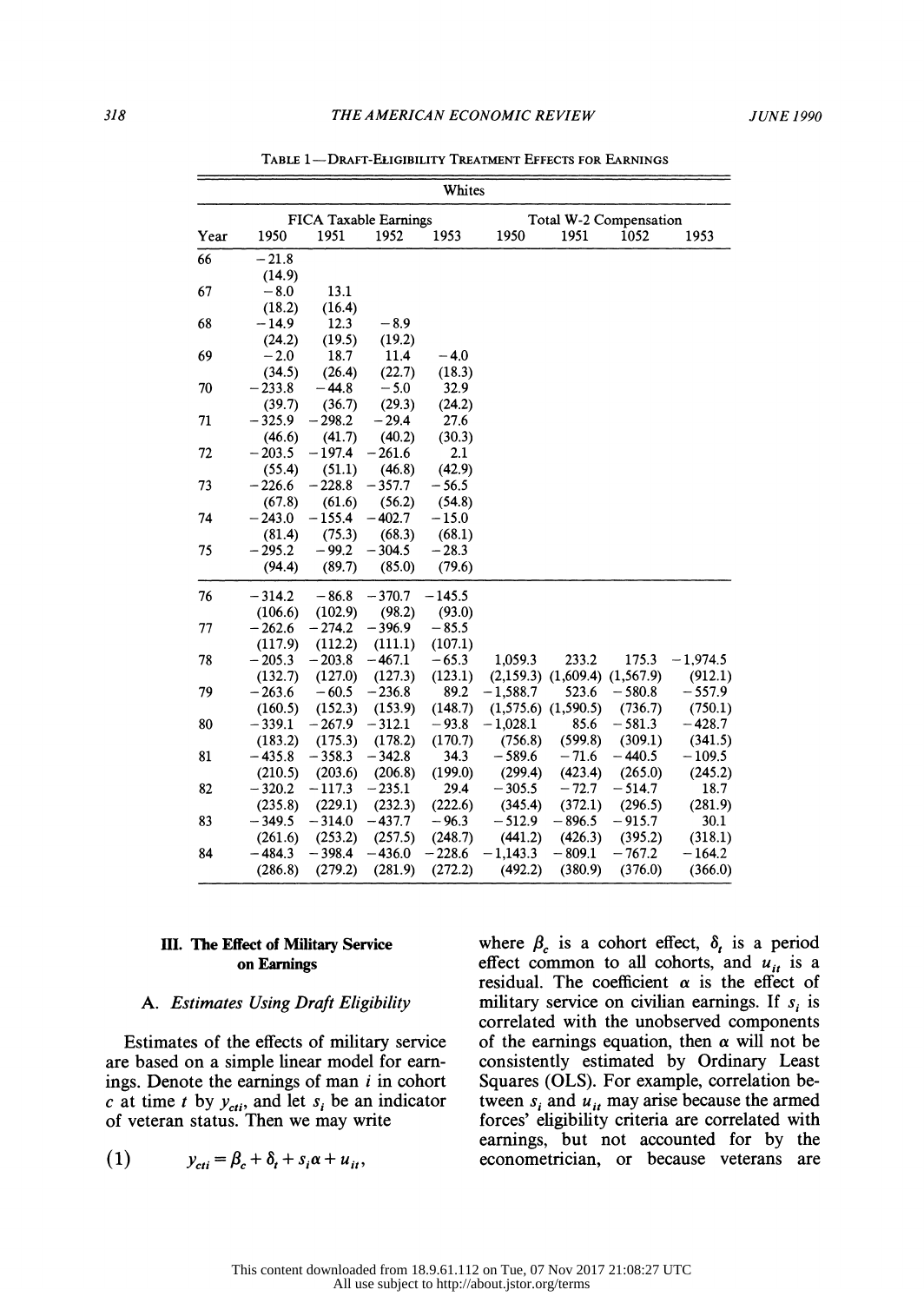|      |          |          |                              | <b>TAOTIMITICS</b> |                        |                         |                                     |            |  |
|------|----------|----------|------------------------------|--------------------|------------------------|-------------------------|-------------------------------------|------------|--|
|      |          |          | <b>FICA Taxable Earnings</b> |                    | Total W-2 Compensation |                         |                                     |            |  |
| Year | 1950     | 1951     | 1952                         | 1953               | 1950                   | 1951                    | 1952                                | 1953       |  |
| 66   | $-11.8$  |          |                              |                    |                        |                         |                                     |            |  |
|      | (27.6)   |          |                              |                    |                        |                         |                                     |            |  |
| 67   | 12.9     | $-4.0$   |                              |                    |                        |                         |                                     |            |  |
|      | (34.2)   | (30.6)   |                              |                    |                        |                         |                                     |            |  |
| 68   | $-29.5$  | $-6.2$   | $-12.0$                      |                    |                        |                         |                                     |            |  |
|      | (44.5)   | (37.3)   | (35.0)                       |                    |                        |                         |                                     |            |  |
| 69   | $-5.1$   | 67.8     | 3.4                          | $-42.4$            |                        |                         |                                     |            |  |
|      | (66.8)   | (53.4)   | (43.4)                       | (36.4)             |                        |                         |                                     |            |  |
| 70   | $-99.8$  | 62.2     | 24.7                         | $-9.0$             |                        |                         |                                     |            |  |
|      | (78.5)   | (75.7)   | (62.2)                       | (44.9)             |                        |                         |                                     |            |  |
| 71   | $-164.8$ | $-144.3$ | $-25.0$                      | 18.2               |                        |                         |                                     |            |  |
|      | (92.7)   | (86.4)   | (85.1)                       | (60.7)             |                        |                         |                                     |            |  |
| 72   | $-188.8$ | $-156.7$ | $-208.2$                     | 60.4               |                        |                         |                                     |            |  |
|      | (113.6)  | (105.7)  | (104.2)                      | (92.8)             |                        |                         |                                     |            |  |
| 73   | $-85.7$  | $-134.8$ | $-175.6$                     | 115.5              |                        |                         |                                     |            |  |
|      | (137.7)  | (127.0)  | (129.0)                      | (119.4)            |                        |                         |                                     |            |  |
| 74   | $-179.3$ | $-96.7$  | $-181.4$                     | 216.5              |                        |                         |                                     |            |  |
|      | (165.0)  | (160.1)  | (155.6)                      | (145.1)            |                        |                         |                                     |            |  |
| 75   | $-190.3$ | $-236.1$ | $-183.7$                     | 111.6              |                        |                         |                                     |            |  |
|      | (189.3)  | (186.8)  | (185.8)                      | (166.9)            |                        |                         |                                     |            |  |
| 76   | $-105.3$ | $-333.7$ | $-308.9$                     | $-46.4$            |                        |                         |                                     |            |  |
|      | (214.7)  | (215.4)  | (216.5)                      | (199.3)            |                        |                         |                                     |            |  |
| 77   | 112.4    | $-206.8$ | $-251.1$                     | 153.5              |                        |                         |                                     |            |  |
|      | (238.5)  | (240.4)  | (248.5)                      | (233.5)            |                        |                         |                                     |            |  |
| 78   | 163.6    | $-108.6$ | $-424.9$                     | 381.9              | $-1,145.0$             |                         | $2,978.2 - 4,676.2$                 | $-482.7$   |  |
|      | (272.6)  | (269.2)  | (279.4)                      | (275.7)            |                        |                         | $(2,395.6)$ $(2,869.6)$ $(1,393.1)$ | (2,206.0)  |  |
| 79   | 187.0    | $-210.3$ | $-391.7$                     | 312.0              | 4,005.4                | 1,545.0                 | $-494.7$                            | $-1,043.3$ |  |
|      | (317.2)  | (323.0)  | (324.8)                      | (326.3)            |                        | $(2,721.2)$ $(2,191.1)$ | (2,683.8)                           | (1,660.2)  |  |
| 80   | 203.2    | 4.8      | $-212.6$                     | 344.0              | 790.2                  | 376.4                   | $-292.7$                            | 288.6      |  |
|      | (363.1)  | (368.4)  | (372.5)                      | (370.3)            | (648.1)                | (533.6)                 | (440.9)                             | (416.4)    |  |
| 81   | 534.5    | 313.2    | $-305.8$                     | 717.8              | 802.5                  | 415.9                   | $-272.3$                            | 784.4      |  |
|      | (413.5)  | (419.1)  | (429.1)                      | (433.7)            | (524.6)                | (745.1)                 | (492.8)                             | (503.1)    |  |
| 82   | 285.1    | 175.4    | $-262.5$                     | 810.4              | 326.0                  | $-244.3$                | $-160.2$                            | 675.1      |  |
|      | (461.2)  | (471.6)  | (476.7)                      | (486.3)            | (608.9)                | (647.8)                 | (590.0)                             | (564.1)    |  |
| 83   | 96.0     | 419.5    | $-177.3$                     | 543.6              | 315.4                  | 254.3                   | $-53.6$                             | 462.3      |  |
|      | (512.6)  | (538.1)  | (531.5)                      | (523.2)            | (720.0)                | (767.5)                 | (643.4)                             | (638.9)    |  |
| 84   | $-76.8$  | $-223.1$ | $-123.3$                     | 641.3              | $-287.4$               | $-718.6$                | $-288.0$                            | 827.3      |  |
|      | (548.2)  | (562.8)  | (568.5)                      | (568.2)            | (804.0)                | (771.5)                 | (721.0)                             | (716.8)    |  |
|      |          |          |                              |                    |                        |                         |                                     |            |  |

TABLE 1-CONTINUED Nonwhites

Notes: Standard errors in parentheses.

 The table shows the difference in earnings by lottery-determined draft-eligibility status. Eligibility ceilings are RSN 195 for men born in 1950, RSN 125 for men born in 1951, and RSN 95 for men born in 1952 and 1953.

 Earnings data are from the Social Security Administration CWHS, described in the text and the Appendix.

 self-selected on the basis of unobserved characteristics.

 The draft lottery facilitates estimation of (1) because functions of randomly assigned lottery numbers provide instrumental vari ables that are correlated with  $s_i$ , but orthogonal to the error term,  $u_{it}$ . For example, one such instrument is a dummy variable,  $d_i$ , that equals one if the  $i$ th individual was draft eligible. Suppose that attention is re stricted to a single cohort. Then, use of  $d_i$ and a constant as instrumental variables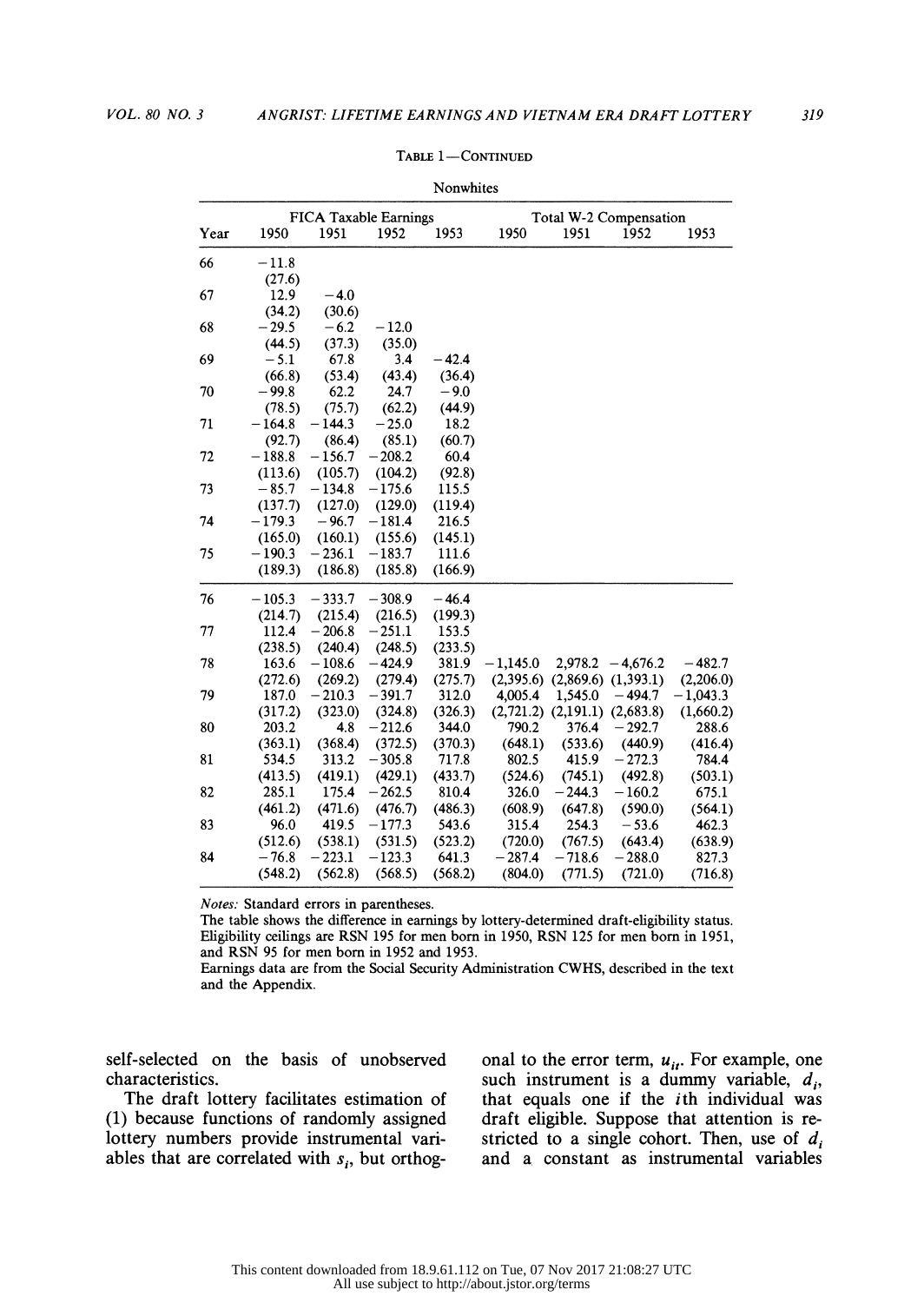leads to the following estimator for  $\alpha$ .

$$
(2) \qquad \hat{a} = (\bar{y}^e - \bar{y}^n) / (\hat{p}^e - \hat{p}^n),
$$

where  $\hat{p}$  is the proportion of the cohort actually entering the military,  $\bar{v}$  is mean earnings, and superscript e and superscript n denote the draft-eligible and draft-ineligi ble samples. Note that the numerator of (2) consists of estimates of the effect of draft eligibility plotted in Figure 2.

 Intuitively, equation (2) simply adjusts earnings differences by draft-eligibility status for the fact that not all draft-eligible men actually served in the military, while some men who were not draft eligible voluntarily enlisted for service. The justification for esti mation of the effects of military service in this manner is clear: it is assumed that noth ing other than differences in the probability of being a veteran is responsible for differ ences in earnings by draft-eligibility status. This formula may also be recognized as an application of Abraham Wald's (1940) grouping method, where the data have been grouped by draft-eligibility status. Applica tions of this formula will therefore be re ferred to here as "Wald estimates."

 In addition to draft-eligibility treatment effects, implementation of the Wald estima tor requires estimates of  $\hat{p}^e$  and  $\hat{p}^n$ . These estimates are tabulated from a special ver sion of the 1984 Survey of Income and Pro gram Participation (SIPP). The SIPP data used here were matched to an indicator of draft-eligibility status from information on birthdates included in the Census Bureau's in-house version of the SIPP file. Additional details on the SIPP data are provided in Section 7 of the Appendix.

 In the upper panel of Table 2, the columns labeled  $\hat{p}^e$  and  $\hat{p}^n$  show probabilities of veteran status tabulated using the SIPP. Be cause of the small number of observations available for single-cohort statistics, each SIPP estimate is actually the average for three consecutive cohorts. For example, SIPP estimates assigned to men born in 1951 are based on data for men born in 1950, 1951, and 1952. The last column of Table 2, la beled  $\hat{p}^e - \hat{p}^n$ , shows the difference in the probability of military service by draft-eligi bility status. Estimates of the effect of draft

 eligibility on veteran status for whites born 1950-52 range from 0.10 to 0.16. Thus, a rule of thumb for conversion of draft-eligi bility treatment effects into estimates of the effects of military service is to multiply by  $1/0.15 = 62/3.$ 

 Wald estimates of the effect of military service for selected cohorts and years are presented in Table 3. The sample is re stricted to the subset of whites born 1950-52 because the results in Table 2 suggest that this is the group for whom draft eligibility is most likely to be a useful instrument. Earn ings variables are for 1981-84 because the impact of military service in these years rep resents a long-term effect. Furthermore, as a practical matter, both FICA and W-2 earn ings data are likely to be more reliable in recent years—the FICA data because of in creased employment coverage and the W-2 data because of improvements in data collec tion procedures.

 Table 3 reports three sets of estimated draft-eligibility effects for use in the numera tor of the Wald estimator. Column (1) pre sents estimates for FICA earnings and col umn (3) presents estimates for W-2 earnings; the figures in both of these columns are copied directly from Table 1. In addition, column (2) reports estimates for an earnings series constructed by applying a simple non-parametric correction for censoring to the FICA earnings data. The correction pro cedure is described in detail in Section 6 of the Appendix. Briefly, data are adjusted for censoring by using the fraction with recorded earnings at the taxable maximum, combined with mean earnings above the taxable maxi mum estimated from Current Population Surveys, to estimate population mean earn ings from censored mean earnings. Note that the effects estimated using the adjusted data are usually bracketed by the effects esti mated using the unadjusted FICA and W-2 data. Therefore, only Wald estimates con structed from the adjusted data are reported in the table.

 Wald estimates for adjusted FICA earn ings, reported in column (5) of Table 3, indicate that white veterans suffered an an nual earnings loss of roughly \$2000 constant (1978) dollars of \$3,500 current dollars. This is approximately 15 percent of annual W-2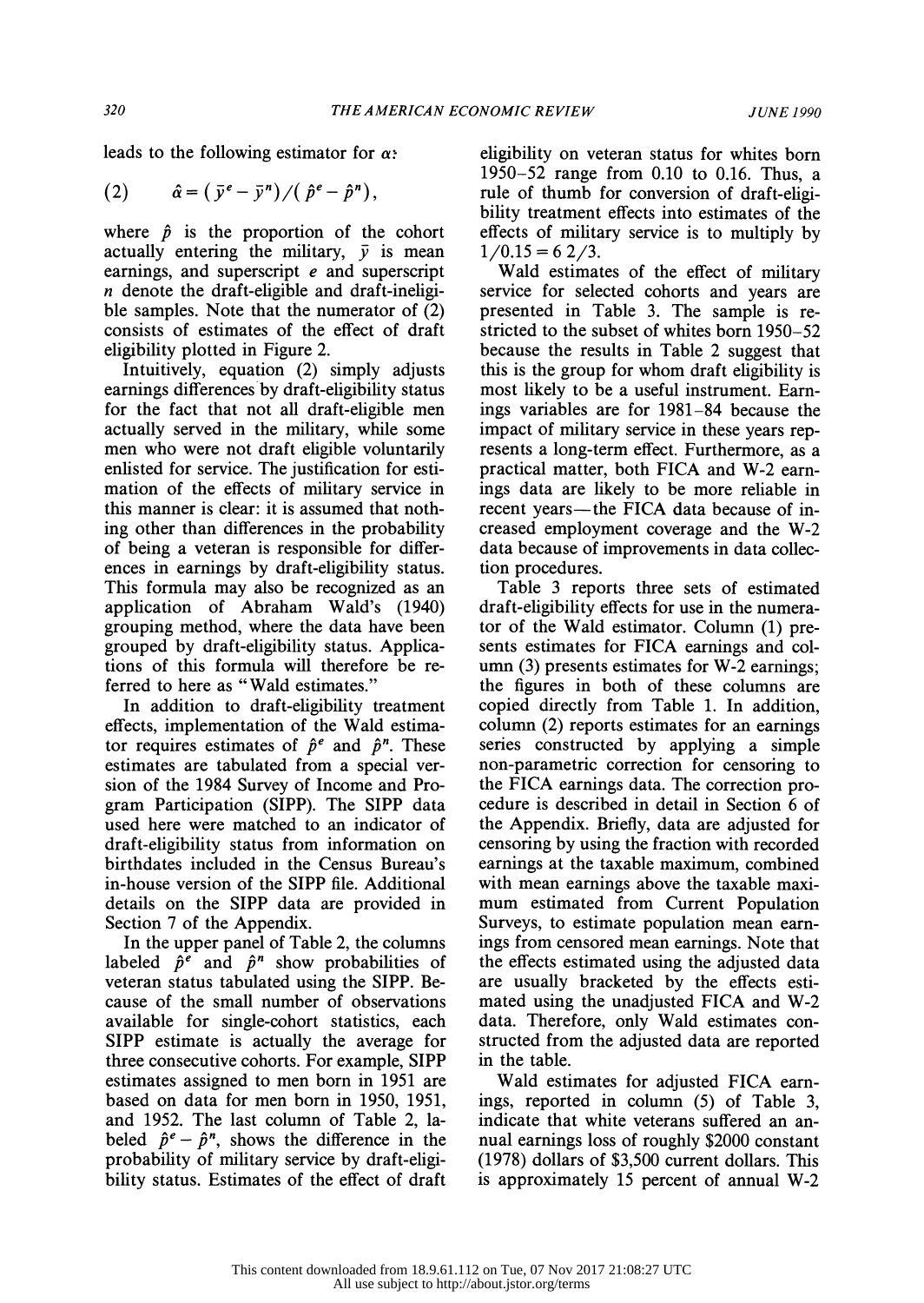|                        | Whites |        |             |             |             |                         |  |  |
|------------------------|--------|--------|-------------|-------------|-------------|-------------------------|--|--|
| Data Set               | Cohort | Sample | P(Vectoran) | $\hat{p}^e$ | $\hat{p}^n$ | $\hat{p}^e - \hat{p}^n$ |  |  |
| $SIPP(84)^a$           | 1950   | 351    | 0.2673      | 0.3527      | 0.1933      | 0.1594                  |  |  |
|                        |        |        | (0.0140)    | (0.0325)    | (0.0233)    | (0.0400)                |  |  |
|                        | 1951   | 359    | 0.1973      | 0.2831      | 0.1468      | 0.1362                  |  |  |
|                        |        |        | (0.0127)    | (0.0390)    | (0.0180)    | (0.0429)                |  |  |
|                        | 1952   | 336    | 0.1554      | 0.2310      | 0.1257      | 0.1053                  |  |  |
|                        |        |        | (0.0114)    | (0.0473)    | (0.0146)    | (0.0495)                |  |  |
|                        | 1953   | 390    | 0.1298      | 0.1581      | 0.1153      | 0.0427                  |  |  |
|                        |        |        | (0.0106)    | (0.0339)    | (0.0152)    | (0.0372)                |  |  |
| DMDC/CWHS <sup>b</sup> | 1950   | 16119  | 0.0633      | 0.0936      | 0.0279      | 0.0657                  |  |  |
|                        |        |        | (0.0019)    | (0.0032)    | (0.0019)    | (0.0037)                |  |  |
|                        | 1951   | 16768  | 0.1176      | 0.2071      | 0.0708      | 0.1362                  |  |  |
|                        |        |        | (0.0025)    | (0.0053)    | (0.0024)    | (0.0059)                |  |  |
|                        | 1952   | 17703  | 0.1515      | 0.2683      | 0.1102      | 0.1581                  |  |  |
|                        |        |        | (0.0027)    | (0.0065)    | (0.0027)    | (0.0071)                |  |  |
|                        | 1953   | 17749  | 0.1343      | 0.1548      | 0.1268      | 0.0280                  |  |  |
|                        |        |        | (0.0026)    | (0.0053)    | (0.0029)    | (0.0060)                |  |  |
|                        |        |        | Nonwhites   |             |             |                         |  |  |
| Data Set               | Cohort | Sample | P(Vectoran) | $\hat{p}^e$ | $\hat{p}^n$ | $\hat{p}^e - \hat{p}^n$ |  |  |
| $SIPP(84)^a$           | 1950   | 70     | 0.1625      | 0.1957      | 0.1354      | 0.0603                  |  |  |
|                        |        |        | (0.0292)    | (0.0699)    | (0.0491)    | (0.0854)                |  |  |
|                        | 1951   | 63     | 0.1703      | 0.2014      | 0.1514      | 0.0500                  |  |  |
|                        |        |        | (0.0292)    | (0.0827)    | (0.0448)    | (0.0940)                |  |  |
|                        | 1952   | 52     | 0.1332      | 0.1449      | 0.1287      | 0.0161                  |  |  |
|                        |        |        | (0.0275)    | (0.1040)    | (0.0373)    | (0.1105)                |  |  |
|                        | 1953   | 55     | 0.1749      | 0.1980      | 0.1612      | 0.0367                  |  |  |
|                        |        |        | (0.0305)    | (0.0865)    | (0.0470)    | (0.0984)                |  |  |
| DMDC/CWHS <sup>b</sup> | 1950   | 5447   | 0.0417      | 0.0548      | 0.0271      | 0.0276                  |  |  |
|                        |        |        | (0.0027)    | (0.0042)    | (0.0032)    | (0.0053)                |  |  |
|                        | 1951   | 5258   | 0.0794      | 0.1173      | 0.0599      | 0.0574                  |  |  |
|                        |        |        | (0.0037)    | (0.0076)    | (0.0040)    | (0.0086)                |  |  |
|                        | 1952   | 5493   | 0.0953      | 0.1439      | 0.0794      | 0.0644                  |  |  |
|                        |        |        | (0.0040)    | (0.0095)    | (0.0042)    | (0.0104)                |  |  |
|                        | 1953   | 5303   | 0.0925      | 0.0984      | 0.0904      | 0.0080                  |  |  |
|                        |        |        | (0.0040)    | (0.0079)    | (0.0046)    | (0.0092)                |  |  |
|                        |        |        |             |             |             |                         |  |  |

TABLE 2-VETERAN STATUS AND DRAFT ELIGIBILITY

Notes: Standard errors in parentheses.  $\hat{p}^e$  is the probability of being a veteran conditional on being draft eligible;  $\hat{p}^n$  is the probability of being a veteran conditional on being ineligible.

<sup>a</sup>Wave I, Panel I of the 1984 Survey of Income and Program Participation. Probabilities are for service in the Vietnam era. Estimates are weighted by the SIPP sampling weight and smoothed over 3 cohorts.

bDefense Manpower Data Center Administrative Records' information on acces sions, from 1970-73, combined with information on cohort size from the Social Security Administration Continuous Work History Sample.

 compensation for white men between 1981 and 1984. The similarity of coefficient esti mates across cohorts and years suggests that the Wald estimates provide a robust measure of the impact of military service. Taken indi vidually, however, few of the estimates are  statistically significant at conventional levels.7

 7The'asymptotic standard error of the Wald esti mates is derived from the limiting distribution of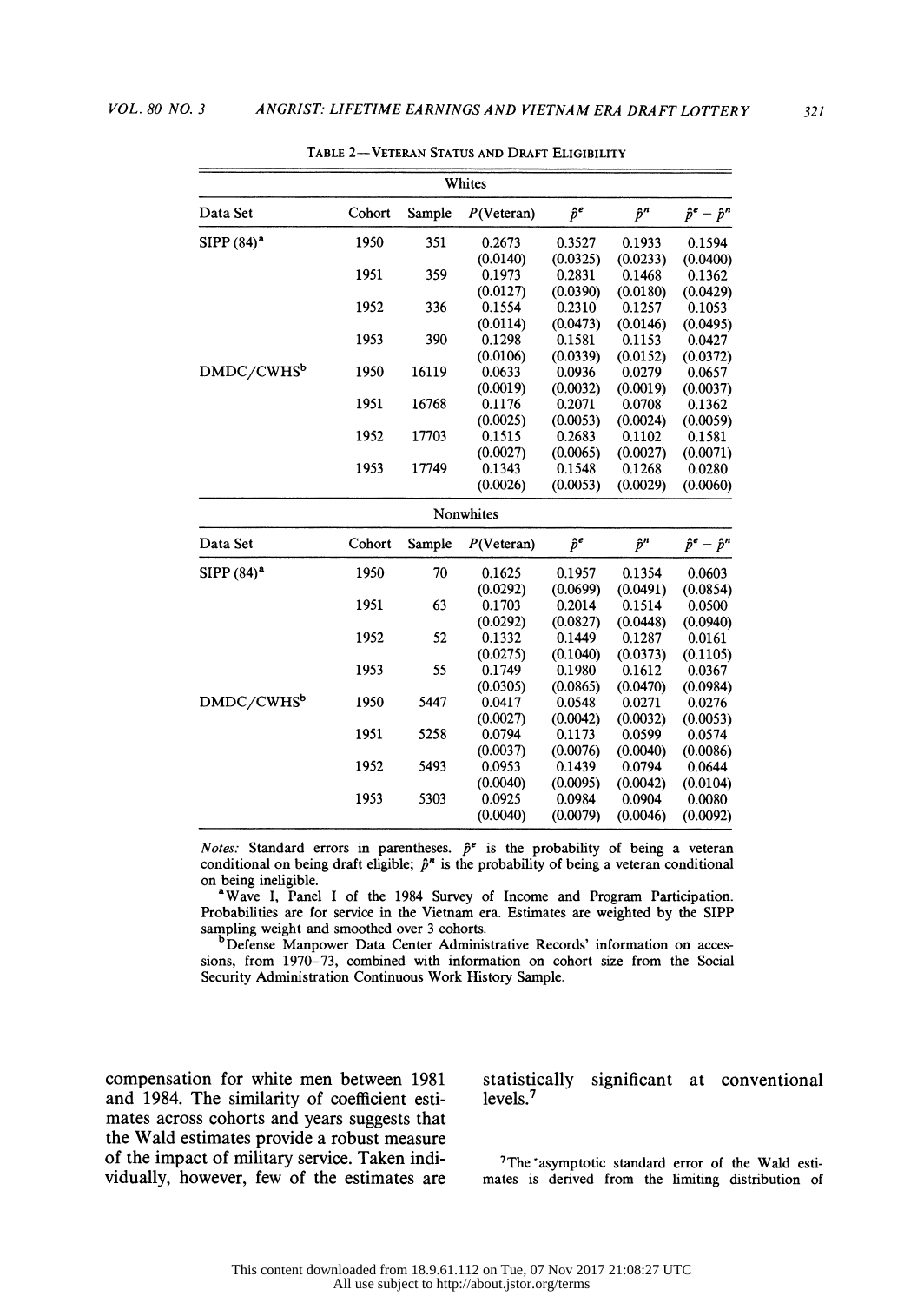|        |      |                                             | Draft-Eligibility Effects in Current \$ |                              |                                |                                            |
|--------|------|---------------------------------------------|-----------------------------------------|------------------------------|--------------------------------|--------------------------------------------|
| Cohort | Year | <b>FICA</b><br>Earnings<br>$\left(1\right)$ | <b>Adjusted FICA</b><br>Earnings<br>(2) | Total W-2<br>Earnings<br>(3) | $\hat{p}^e - \hat{p}^n$<br>(4) | <b>Service Effect</b><br>in 1978 \$<br>(5) |
| 1950   | 1981 | $-435.8$<br>(210.5)                         | $-487.8$<br>(237.6)                     | $-589.6$<br>(299.4)          | 0.159<br>(0.040)               | $-2,195.8$<br>(1,069.5)                    |
|        | 1982 | $-320.2$<br>(235.8)                         | $-396.1$<br>(281.7)                     | $-305.5$<br>(345.4)          |                                | $-1,678.3$<br>(1,193.6)                    |
|        | 1983 | $-349.5$<br>(261.6)                         | $-450.1$<br>(302.0)                     | $-512.9$<br>(441.2)          |                                | $-1,795.6$<br>(1,204.8)                    |
|        | 1984 | $-484.3$<br>(286.8)                         | $-638.7$<br>(336.5)                     | $-1,143.3$<br>(492.2)        |                                | $-2,517.7$<br>(1,326.5)                    |
| 1951   | 1981 | $-358.3$<br>(203.6)                         | $-428.7$<br>(224.5)                     | $-71.6$<br>(423.4)           | 0.136<br>(0.043)               | $-2,261.3$<br>(1, 184.2)                   |
|        | 1982 | $-117.3$<br>(229.1)                         | $-278.5$<br>(264.1)                     | $-72.7$<br>(372.1)           |                                | $-1,386.6$<br>(1,312.1)                    |
|        | 1983 | $-314.0$<br>(253.2)                         | $-452.2$<br>(289.2)                     | $-896.5$<br>(426.3)          |                                | $-2,181.8$<br>(1, 395.3)                   |
|        | 1984 | $-398.4$<br>(279.2)                         | $-573.3$<br>(331.1)                     | $-809.1$<br>(380.9)          |                                | $-2,647.9$<br>(1, 529.2)                   |
| 1952   | 1981 | $-342.8$<br>(206.8)                         | $-392.6$<br>(228.6)                     | $-440.5$<br>(265.0)          | 0.105<br>(0.050)               | $-2,502.3$<br>(1, 556.7)                   |
|        | 1982 | $-235.1$<br>(232.3)                         | $-255.2$<br>(264.5)                     | $-514.7$<br>(296.5)          |                                | $-1,626.5$<br>(1,685.8)                    |
|        | 1983 | $-437.7$<br>(257.5)                         | $-500.0$<br>(294.7)                     | $-915.7$<br>(395.2)          |                                | $-3,103.5$<br>(1, 829.2)                   |
|        | 1984 | $-436.0$<br>(281.9)                         | $-560.0$<br>(330.1)                     | $-767.2$<br>(376.0)          |                                | $-3,323.8$<br>(1,959.3)                    |

TABLE 3-WALD ESTIMATES

Notes: Standard errors in parentheses.

Columns (1) and (3) are taken from Table 1.

 Column (2) reports draft-eligibility treatment effects on earnings adjusted for censoring at the FICA taxable maximum. The adjustment procedure is described in the Ap pendix. Column (4) reports SIPP estimates of the effect of draft eligibility on veteran status, taken from Table 2. Column (5) reports estimates of the effect of military service on civilian earnings is implied by columns (2) and (4).

# B. Efficient Instrumental Variables Estimates

 The Wald estimator is based solely on earnings differences by draft-eligibility sta tus. A more efficient estimator exploits all the information on RSNs in the aggregate data by fitting earnings model (1) to obser vations on mean earnings for each group of  five consecutive lottery numbers. Consider the following grouped version of (1), where  $\bar{y}_{ctj}$  is mean earnings for members of cohort  $c$  at time  $t$  with lottery numbers in group  $j$ , and  $\hat{p}_{ci}$  is the fraction of cohort c with lottery numbers in group  $j$  who served:

$$
(3) \qquad \bar{y}_{ctj} = \beta_c + \delta_t + \hat{p}_{cj} \alpha + \bar{u}_{ctj}.
$$

 Intuitively, estimation of (3) simply general izes Wald's method to grouped data with more than two groups.

 Generalized Least Squares (GLS) esti mates of (3) may easily be shown to have an instrumental variables interpretation (Angrist, 1988). In this case, the instrument set includes dummy variables that indicate

 $\sqrt{n}(\bar{y}^e - \bar{y}^n)/(\hat{p}^e - \hat{p}^n)$ . The standard error is therefore equal to  $1/(\hat{p}^e - \hat{p}^n)$  times the standard error of the numerator because the numerator has a nondegenerate limiting distribution, while  $(\hat{p}^e - \hat{p}^n)$  converges to a constant. The same standard error formulas arise from application of conventional Instrumental Variables for mulas.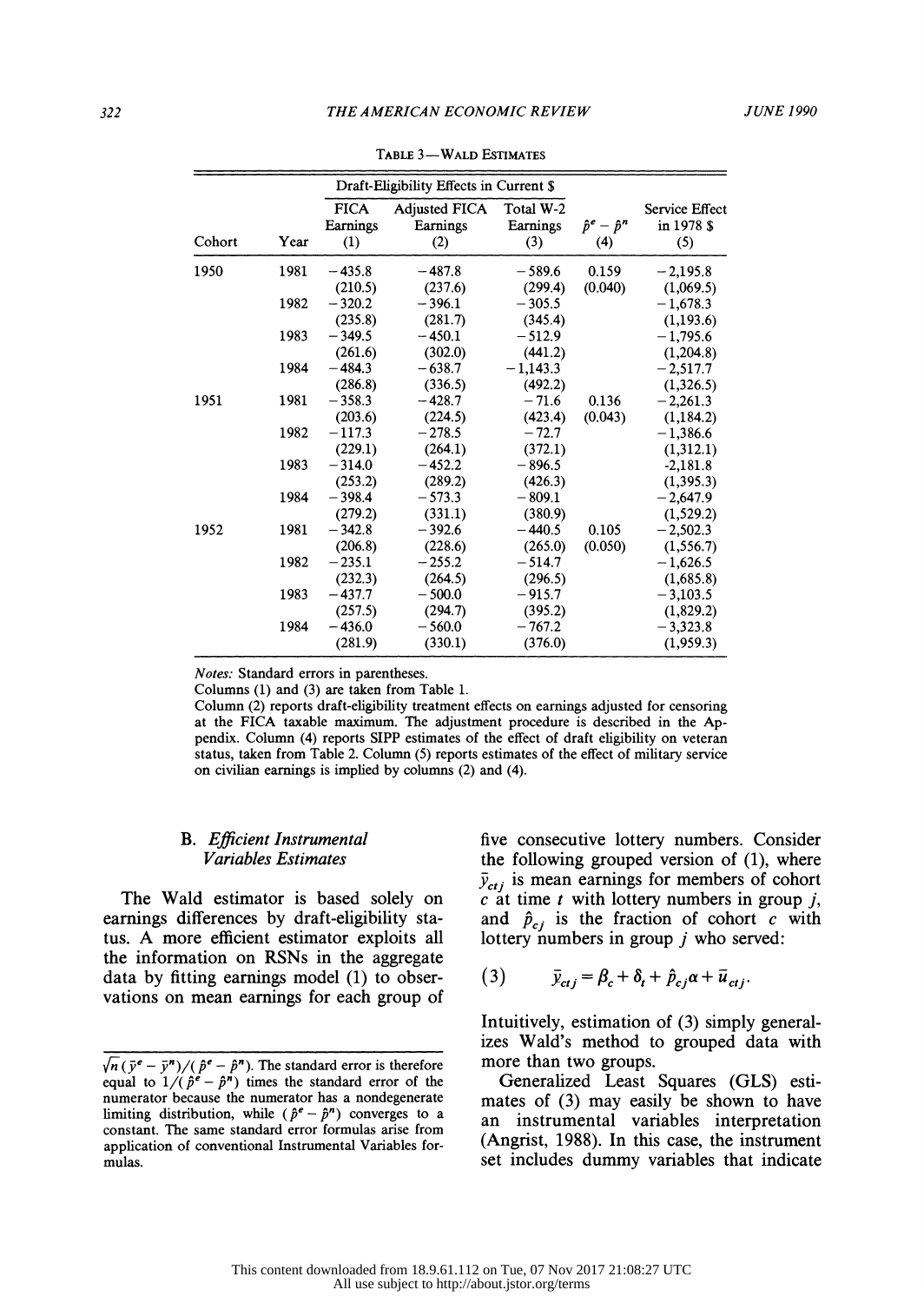groups of five consecutive lottery numbers for each race, cohort, and year of earnings. There are 73 dummy variables for a particu lar race, cohort, and year; the first indicates men with lottery numbers 1-5 and the 73rd indicates men with lottery numbers 360-365. Furthermore, the quadratic form minimized by the GLS estimator is an overidentifica tion test statistic associated with the use of dummy variables as instruments. This statis tic tests the exclusion of lottery number group dummies from equation (1). It may also be viewed as a measure of the goodness of-fit of the cell means to equation  $(1)$ .<sup>8</sup>

 In principle, implementation of the esti mation strategy based on (3) is straightfor ward-the estimates are simply coefficients from GLS regressions of mean Social Secu rity earnings on estimates of  $\hat{p}_{ci}$ . The SIPP sample is too small to allow accurate estima tion of a full set of  $\hat{p}_{c,i}$ , however. Thus, a second set of probabilities was estimated from a combination of Defense Manpower Data Center (DMDC) administrative records and CWHS data on cohort size. Detailed descriptions of the DMDC administrative records may be found in Angrist (1989b). Briefly, the DMDC data show the total num ber of new entrants to the military by race, cohort, and lottery number from July 1970 through December 1973.

 DMDC and CWHS administrative records are used to estimate  $\hat{p}_{ci}$  by first counting the eq number of entrants to the military by race, cohort, and lottery number interval. These numbers are the numerator of the  $\hat{p}_{ci}$ . Estimates of overall cohort size, to be used in the denominator of  $\hat{p}_{c,i}$ , are derived from the CWHS. Recall that the CWHS is a one percent sample, so that if the CWHS sam pling frame is identified with the population

<sup>8</sup>A general reference on overidentification testing is Whitney Newey (1985). See also Angrist (1988), where GLS on grouped data is shown to be the minimum variance linear combination of all the Wald estimators that can be computed from any division of grouped observations into linearly independent pairs. The overi dentification test statistic for dummy variable instru ments is also shown to be the same as the Wald statistic for equality of alternative Wald estimates.

 at risk, an estimate of total cohort size is simply 100 times the CWHS cohort size. For example, to estimate the probability of being a veteran conditional on being draft eligible, the number of draft-eligible men in the DMDC data is divided by 100 times the number of men in the CWHS with lottery numbers below the induction ceiling. Stan dard errors for these estimates are computed by applying the usual formula for a binomial proportion.<sup>9</sup>

 For comparison with the SIPP estimates, DMDC/CWHS estimates of  $\hat{p}^e$  and  $\hat{p}^n$  are reported in the lower panel of Table 2. These figures show that, with the exception of the 1950 cohort, the SIPP and DMDC/CWHS procedures give reasonably similar estimates of  $\hat{p}^e - \hat{p}^n$ . Inaccuracy of the DMDC/ CWHS estimates for 1950 is a consequence of the fact that DMDC administrative records are unavailable before July 1970. Therefore, despite the limitations of the SIPP data, the SIPP must be used to construct probabilities for the 1950 cohort. The SIPP sample is too small to allow estimation of a complete set of  $\hat{p}_{c,i}$  for all lottery number cells in 1950. Consequently, SIPP estimates for 1950 are computed for only two cells, defined by draft-eligibility status, and CWHS earnings data for men born in 1950 are also grouped by draft eligibility. Thus, for each race and year, the sample used to estimate equation (3) includes 73 cell means for each of the three cohorts born from 1951-53, plus two cell means for the 1950 cohort.

 A graphical version of equation (3) is de picted in Figure 3, which shows the relation ship between probabilities of veteran status  $(\hat{p}_{c})$  and mean W-2 compensation in 1978 dollars  $(\bar{y}_{ct})$  between 1981 and 1984. Plot ted in the figure are the average (over four years of earnings) residuals from a regression

<sup>&</sup>lt;sup>9</sup>The formula used is  $\sqrt{\frac{\hat{p}(1-\hat{p})}{n_c}}$ , where  $\hat{p}$  is the estimated proportion of servers and  $n_c$  is the number in the CWHS cohort. For example, 5749 draft eligible white men in the CWHS were born in 1951, and DMDC administrative records show that 119,062 draft-eligible white men born in 1951 served between July 1970 and December 1973.  $\hat{p}^e$  is therefore 119,062/574,900 = 0.21, with estimated variance equal to  $(0.21 * 0.79)/5749$ .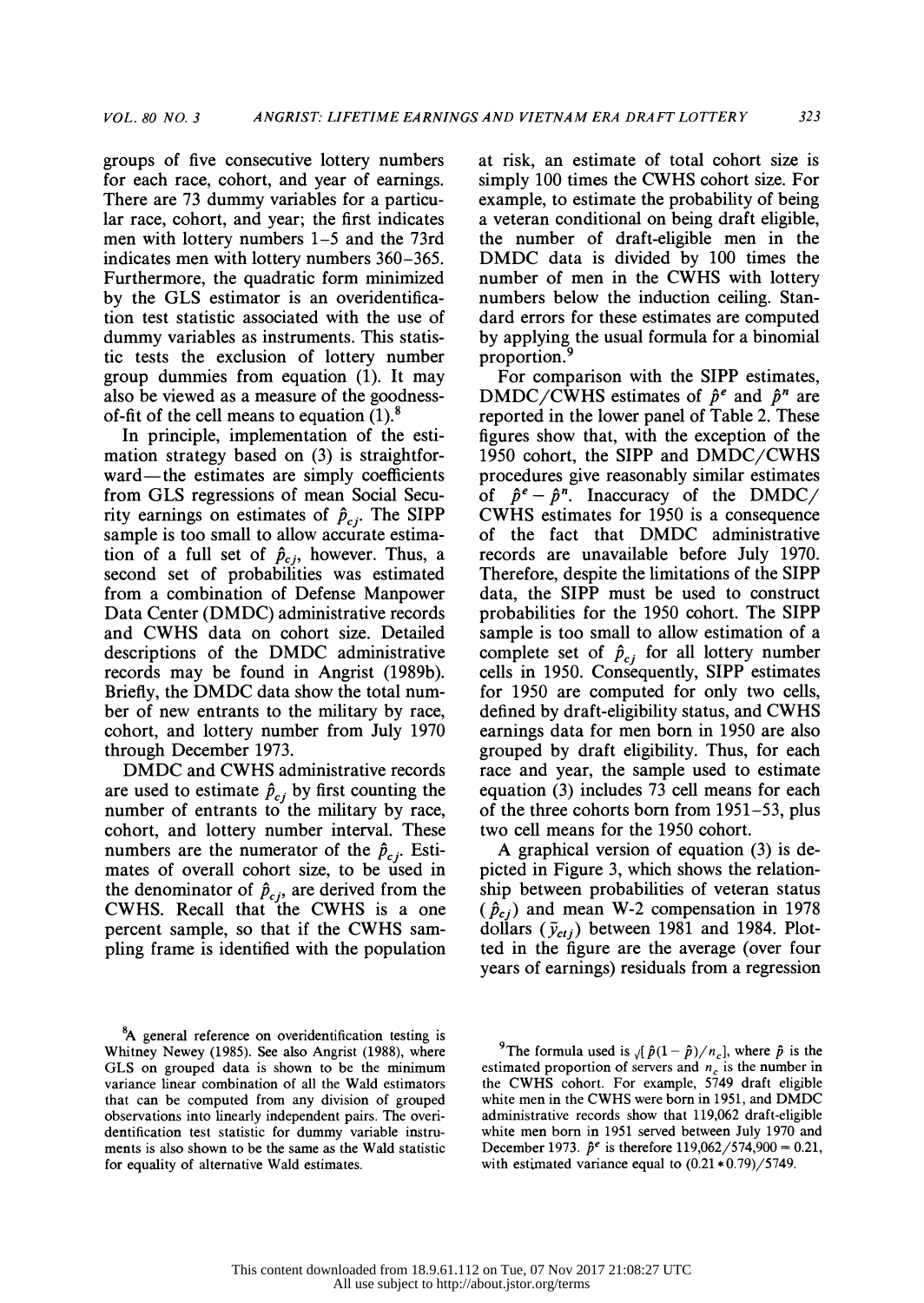

 Notes: The figure plots mean W-2 compensation in 1981-84 against probabilities of veteran status by cohort and groups of five consecutive lottery numbers for white men born 1950-53. Plotted points consist of the average residuals (over four years of earnings) from regressions on period and cohort effects. The slope of the least squares regression line drawn through the points is  $-2,384$  with a standard error of 778, and is an estimate of  $\alpha$  in the equation

$$
\bar{y}_{ctj} = \beta_c + \delta_t + \hat{p}_{cj} \alpha + \bar{u}_{ctj}.
$$

FIGURE 3. EARNINGS AND THE PROBABILITY OF VETERAN STATUS BY LOTTERY NUMBER

 of earnings and probabilities on period and cohort effects.<sup>10</sup> Thus, the slope of the ordi nary least squares regression line drawn through the points corresponds to an esti mate of  $\alpha$ . This slope is equal to  $-2,384$  dollars, with a standard error of 778 dollars. An interesting feature of the figure is the apparent heteroscedasticity of the earnings residuals. Dispersion around the regression line is reduced for cells with high probabili-

 ties of veteran status. This heteroscedasticity also appears in comparisons (not shown here) of cell variances by draft-eligibility status; draft-eligible men have somewhat less vari able earnings.

 As pointed out earlier, estimation of (3) is the same as instrumental variables estima tion of (1) using dummy variables as instru ments. However, inference for the case where the estimation strategy is implemented by regressing CWHS mean earnings on DMDC/CWHS or SIPP probabilities is complicated by the use of data from multiple samples. Assuming that the samples used to calculate mean earnings and the sample used to calculate  $\hat{p}_{cj}$  are independent, the optimal Two-Sample Instrumental Variables (TSIV)

<sup>&</sup>lt;sup>10</sup>There are 221 points plotted in the figure: 4 years of earnings times 3 cohorts with 73 cells plus 4 years of earnings times one cohort with 2 cells (men born in  $1950$ ) = 884, divided by four to compute the average over years.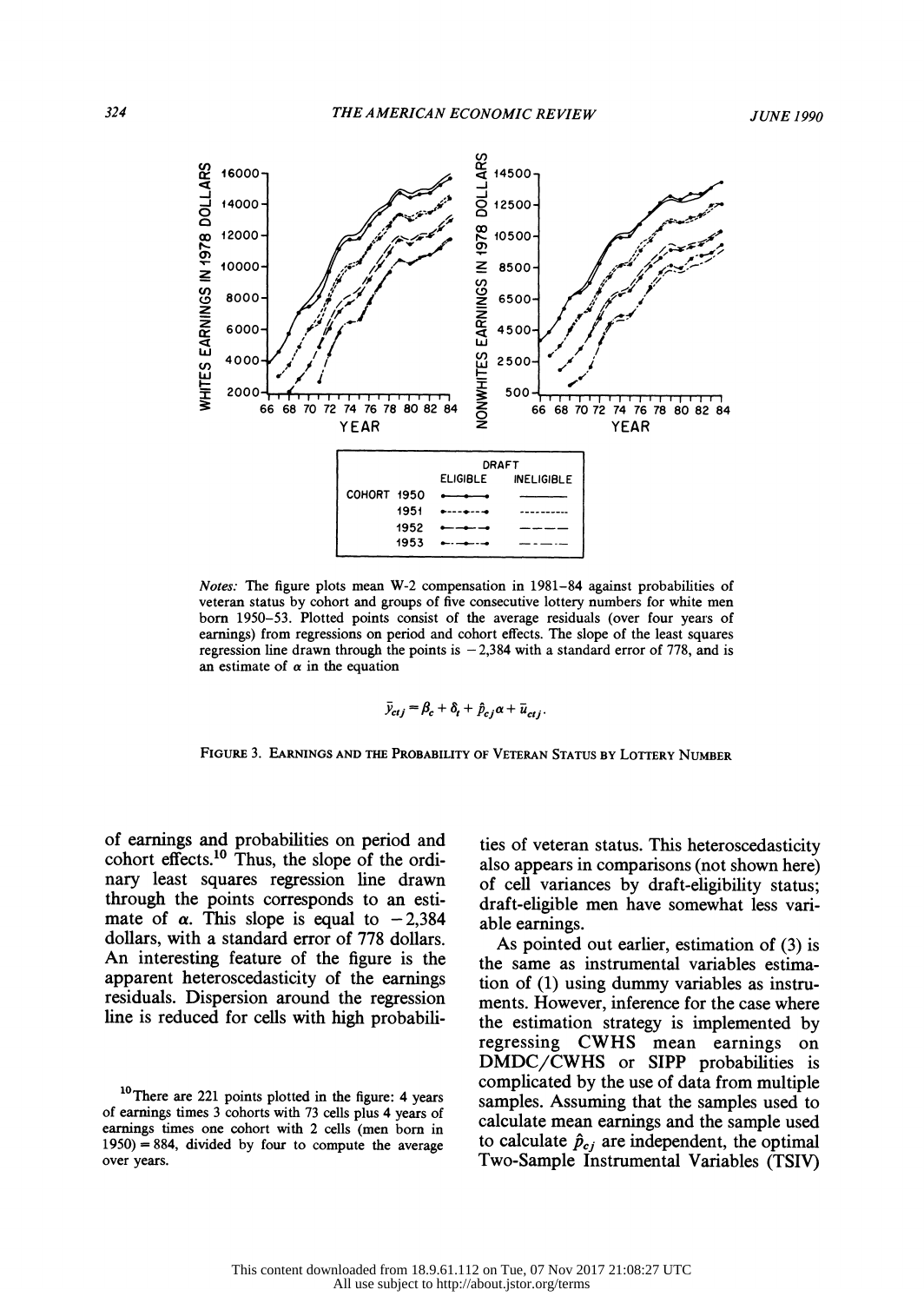estimator has a simple form that may be briefly described as follows. Let  $\bar{\nu}$  denote the vector of  $\bar{y}_{ct,i}$ ,  $\hat{p}$  denote the vector of and  $u(\theta)$  denote the vector of  $u_{ctj}$ , where  $\theta$  ve in parentheses represents the dependence of residuals on the parameter vector. Also, let  $V($ ) denote the covariance matrix of the argument. Then the optimal TSIV estimator chooses  $\theta$  to minimize

$$
\bar{u}(\theta)'\big[V(\bar{y})+\alpha^2V(\hat{p})\big]^{-1}\bar{u}(\theta)=m(\theta),
$$

which is also the GLS minimand for  $(3)$ .<sup>11</sup>

The minimized value of  $m(\theta)$  is an overi dentification test statistic for the validity of dummy variables as instruments. If some of these dummy variables are correlated with the regression error, then  $m(\theta)$  should be large relative to a chi-square distribution with degrees of freedom equal to the difference between the number of instruments and the number of estimated parameters.

 Table 4 presents two sets of TSIV esti mates of equation (3) for 1981-84 earnings in 1978 dollars. Model 1 allows the effect of veteran status on earnings to vary by cohort, while Model 2 restricts estimated service ef fects to be the same across cohorts. Note that, as in Table 3, the heading "adjusted FICA earnings" refers to FICA-taxable earnings adjusted for censoring at the tax-

<sup>11</sup>See Angrist (1989d) for details. Estimates of  $\alpha$  for use in the formula for  $\Phi$  were computed by weighted least squares using the inverse of the sampling variance of the  $\bar{y}_{ct}$  as weights. Estimates of  $V(\bar{y})$  and  $V(\hat{p})$  are discussed in Section 5 of the Appendix. Note that the TSIV estimator may also be motivated as an application of Optimal Minimum Distance (OMD) techniques such as those described by Gary Chamberlain (1982). Ignor ing period and cohort effects, OMD estimates for the current problem are tabulated by choosing  $\alpha$  and  $p$  to minimize

 $q(\alpha,p) =$  $\left[\bar{y} - p\alpha\right]'\left[\begin{array}{ccc}V(\bar{y}) & 0 & \end{array}\right]^{-1}\left[\begin{array}{ccc} \bar{y} - p\alpha\end{array}\right]$  $\left[\hat{p}-p\right]$   $\left[0\right]$   $V(\hat{p})$   $\left[\hat{p}-p\right]$ 

By concentrating out the estimate of  $p$ , it is easy to show that  $q(\alpha, p) = m(\theta)$ .

 able maximum using the procedure de scribed in section 6 of the Appendix.

The results in Table 4 show that white veterans born from 1950-52 suffered an an nual earnings loss of between \$1,500 and \$2,100 constant (1978) dollars. These results generally are similar in magnitude to the Wald estimates reported in Table 3. Also, as in Table 3, regression estimates for adjusted FICA earnings tend to be bracketed by the results for unadjusted FICA and W-2 earn ings. Although many of the estimates for individual cohorts in Model 1 are not signif icant, the combined estimates for whites in Model 2 are substantially larger than twice their standard errors. In contrast, results for nonwhites show no evidence of a statistically significant earnings loss to veterans.

 The overidentification test statistics re ported in Table 4 take on values less than their degrees of freedom, suggesting that the residuals in equation (1) are not correlated with lottery-based instruments.<sup>12</sup> It should be noted, however, that low values of the test statistics may indicate low power in a test with so many degrees of freedom. On the other hand, without a particular alternative hypothesis in mind, it seems natural to re port the omnibus goodness-of-fit test.

 Subtracting the test statistic for Model 1 from the test statistic for Model 2 gives a chi-square test for the restriction of equal treatment effects across cohorts. The set of restrictions imposed by equal treatment ef fects has three degrees of freedom. None of the chi-square statistics for Model 2 are larger than the corresponding statistics for Model 1 by as much as three, indicating that

<sup>12</sup>Degrees of freedom for the overidentification tests are calculated as follows. For each race, the data consist of four years of earnings for three cohorts with 73 lottery number cells each. The fourth cohort, men born in 1950, has four years of earnings with 2 lottery num ber cells each. This gives a total of 884 cells or, equiva lently, 884 categorical instruments. Model 1 includes 4 cohort dummies, 3 year dummies, and 4 treatment effects. 884 minus 11 parameters gives 873 degrees of freedom. Model 2 has 3 fewer parameters than model 1 and consequently the chi-square statistic for model 2 has 876.degrees of freedom.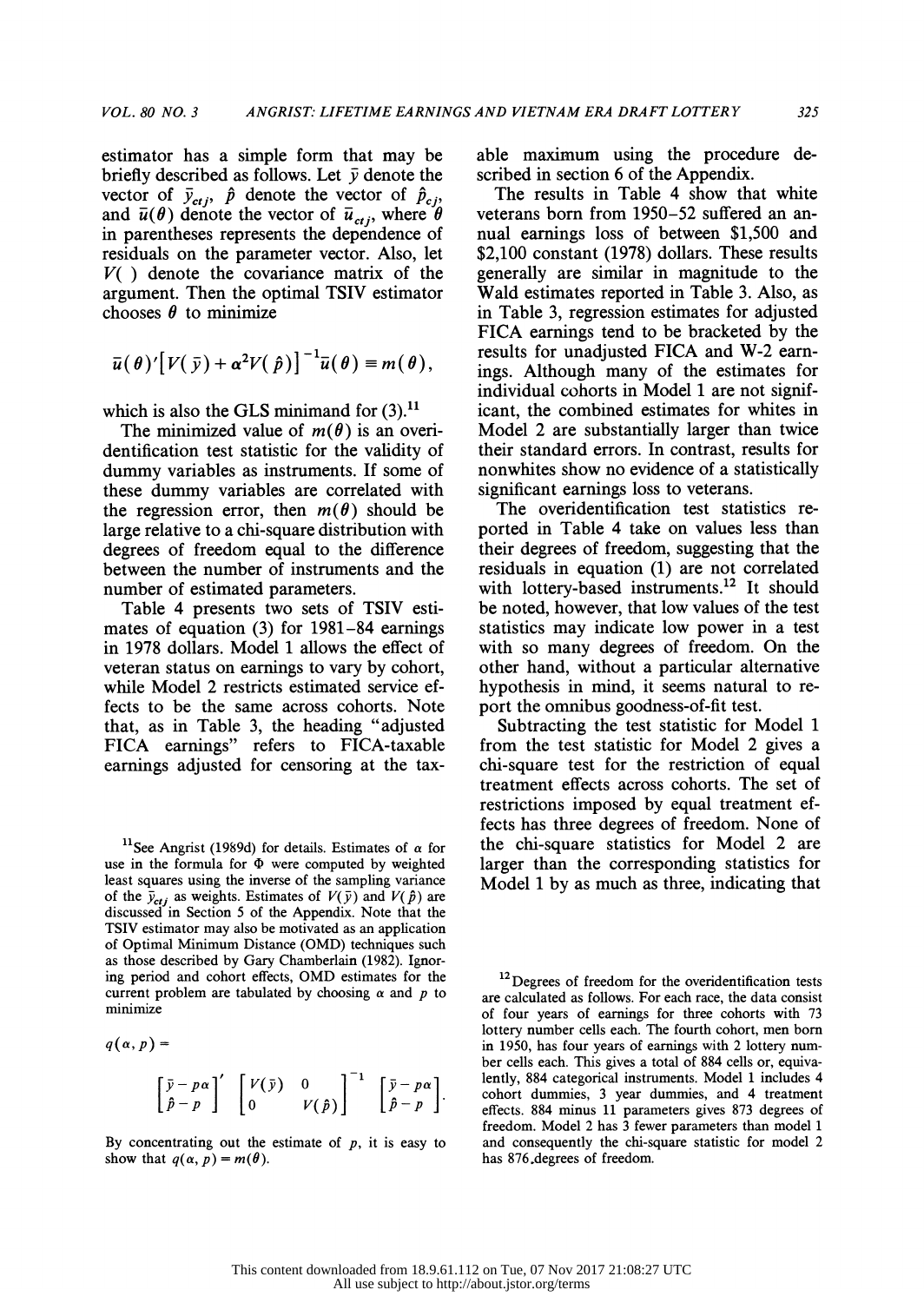|               | Whites                                 |                                  |                           |
|---------------|----------------------------------------|----------------------------------|---------------------------|
| Cohort        | <b>FICA</b><br><b>Taxable Earnings</b> | <b>Adjusted FICA</b><br>Earnings | Total W-2<br>Compensation |
| Model 1       |                                        |                                  |                           |
| 1950          | $-1709.2$                              | $-2093.7$                        | $-1895.0$                 |
|               | (946.8)                                | (1108.8)                         | (1333.1)                  |
| 1951          | $-1457.1$                              | $-1983.7$                        | $-2431.4$                 |
|               | (959.3)                                | (1036.1)                         | (1152.1)                  |
| 1952          | $-1724.0$                              | $-1943.0$                        | $-2058.7$                 |
|               | (863.1)                                | (927.2)                          | (1001.9)                  |
| 1953          | 1223.8                                 | 900.7                            | $-488.6$                  |
|               | (3232.1)                               | (3505.3)                         | (3936.0)                  |
| $\chi^2(873)$ | 578.3                                  | 630.3                            | 569.5                     |
| Model 2       |                                        |                                  |                           |
| 1950-53       | $-1562.9$                              | $-1920.4$                        | $-2094.5$                 |
|               | (521.8)                                | (575.9)                          | (646.3)                   |
| $\chi^2(876)$ | 579.1                                  | 631.0                            | 569.7                     |
|               | Nonwhites                              |                                  |                           |
|               | <b>FICA</b>                            | <b>Adjusted FICA</b>             | Total W-2                 |
| Cohort        | <b>Taxable Earnings</b>                | Earnings                         | Compensation              |
| Model 1       |                                        |                                  |                           |
| 1950          | 3893.7                                 | 3891.9                           | 5711.8                    |
|               | (5358.5)                               | (6244.5)                         | (7206.0)                  |
| 1951          | $-891.3$                               | $-333.4$                         | 2609.0                    |
|               | (4397.1)                               | (4664.2)                         | (4894.6)                  |
| 1952          | $-3182.9$                              | $-3457.7$                        | $-3068.0$                 |
|               | (3997.4)                               | (4195.2)                         | (4229.2)                  |
| 1953          | $-5928.3$                              | $-8571.4$                        | $-6325.8$                 |
|               | (10296.3)                              | (10697.1)                        | (11410.6)                 |
| $\chi^2(873)$ | 616.7                                  | 681.7                            | 693.6                     |
| Model 2       |                                        |                                  |                           |
| 1950-53       | $-643.3$                               | $-999.7$                         | 366.7                     |
|               | (2407.5)                               | (2602.5)                         | (2734.2)                  |
| $\chi^2(876)$ | 618.4                                  | 683.4                            | 695.6                     |
|               |                                        |                                  |                           |

TABLE 4-TWO-STAGE INSTRUMENTAL VARIABLES ESTIMATES

Notes: Standard errors in parentheses.

 The table shows estimates of the effect of military service on average 1981-84 earnings in 1978 dollars. The estimation method is optimally weighted Two-Sample Instrumental Variables, described in the text. FICA and W-2 earnings are from the Social Security CWHS. The adjusted FICA series is described in the Appendix.

 the estimated treatment effects are not statis tically different across cohorts.

# IV. Military Service and Loss of Labor Market Experience

 The simplest explanation for a veteran earnings penalty is that military experience  is a poor substitute for lost civilian labor market experience. As evidence for this hy pothesis, Griliches and Mason (1972) show that the longer they were in the military, the less veterans earn relative to nonveterans. A test of the loss-of-experience hypothesis is developed here using the functional form commonly employed in empirical studies of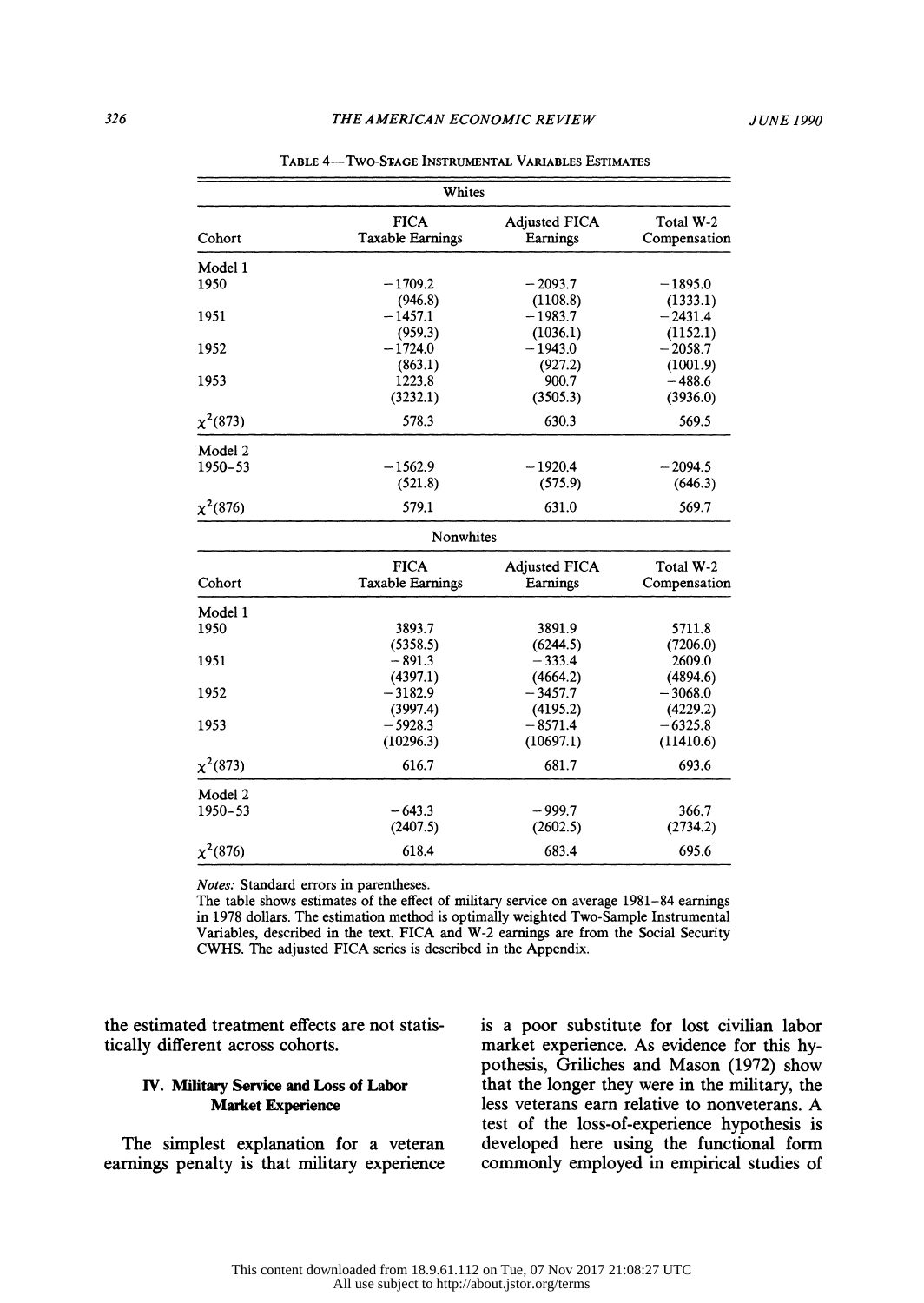human capital. The earnings function moti vated by the theory of human capital is loglinear in years of schooling and log quadratic in years of labor market exper ience. This functional form puts testable restrictions on the time-series of earnings differences by veteran status.<sup>13</sup>

 Adapting the human capital earnings function for the problem at hand, the earn ings of individual  $i$  in cohort  $c$  at time  $t$ may be written

(4a) 
$$
y_{cti} = \delta_t + w_i \delta_0 + \beta_0 x_{ict} + \gamma x_{ict}^2 + u_{it},
$$

where  $y_{\text{cri}}$  now denotes log earnings,  $\delta_t$  is a time-varying intercept,  $\beta_0$ ,  $\gamma$ , and  $\delta_0$  are parameters.  $x_{ict}$  is the civilian labor market experience of man  $i$  in cohort  $c$  at time  $t$ , taken here to be equal to  $[t - (c + 18) - w_i$  $s_i$ ], where  $w_i$  is the deviation of *i*'s school ing from the sample mean level of schooling, and *l* is years of military experience for veterans. As before,  $s_i$  is a dummy variable that indicates military service.

 To focus on parameters that can be esti mated using Social Security data, equation (4) is rewritten as

(4b) 
$$
y_{cti} = \delta_{it}
$$

$$
+ \beta_0 (x_{ct} - s_i l) + \gamma (x_{ct} - s_i l)^2
$$

$$
- (2\gamma w_i x_{ct} - 2\gamma l w_i s_i) + u_{it},
$$

where  $x_{ct} = t - (c + 18)$  and  $\delta_{it} = \delta_t + w_i(\delta_0)$  $-\beta_0$ ) +  $\gamma w_i^2$ . Now, as in the previous analy sis, assume that schooling does not vary by lottery number. Assume also that schooling is independent of cohort—this seems rea sonable for the small cohort range consid ered here. Finally, to focus solely on the loss of labor market experience, assume that  schooling is independent of veteran status. Then using dummy instrumental variables to group equation (4b) by cohort, year, and lottery number, average log earnings for members of cohort  $c$  at time  $t$  in lotterynumber cell  $i$  are

(5) 
$$
\bar{y}_{ctj} = \delta_t + \beta_0 x_{ct} + \gamma x_{ct}^2
$$

$$
- \left[ \beta_0 l - \gamma l^2 \right] \hat{p}_{cj}
$$

$$
- \left[ 2\gamma l \right] \left( \hat{p}_{cj} x_{ct} \right) + \bar{u}_{ct},
$$

where  $\delta_t$  now includes the period mean of 14<br>it

 A generalization of model (5) allows the linear experience term to vary with veteran status by letting the slope for individual  $i$  be  $\beta_i = \beta_0 + \beta_1 s_i$ . In this case, mean cell earnings are characterized by

(6) 
$$
\bar{y}_{ctj} = \delta_t + \beta_0 x_{ct} + \gamma x_{ct}^2
$$

$$
- \left[ \beta_0 l - \gamma l^2 + \beta_1 l \right] \hat{p}_{cj}
$$

$$
- \left[ 2\gamma l - \beta_1 \right] \left( \hat{p}_{cj} x_{ct} \right) + \bar{u}_{ct}.
$$

 Models (5) and (6) both have the follow ing reduced form in terms of unrestricted regression coefficients:

(7) 
$$
\bar{y}_{ctj} = \delta_t + \beta_0 x_{ct} + \gamma x_{ct}^2
$$

$$
+ \pi_1 \hat{p}_{cj} + \pi_2 (\hat{p}_{cj}^* x_{ct}) + \bar{u}_{ct}.
$$

 Note that the reduced form veteran effect is  $\alpha_{ct} \equiv \pi_1 + \pi_2 x_{ct}$ . Thus, these models parame terize a time-varying veteran status coeffi cient as a linear function of labor market

<sup>14</sup>Averaging over c, t, and j eliminates ( $\partial \gamma w_i x_{ct}$  –  $\partial \gamma w_i s_i$ ) because  $w_i$  is orthogonal to  $x_{ci}$  and  $s_i$  by assumption. Using the fact that  $E(s_i|c, j) = E(s_i^2|c, j)$  $= p_{cj}$ , (4) simplifies to (5). Note that (5), (6), and (7) are not estimable if allowance need be made for cohort as well as period effects. Qualitatively similar estimates to those reported below were obtained when  $\delta$ , was dropped in favor of cohort effects, although the good ness-of-fit test leads to rejection of models without period effects.

<sup>&</sup>lt;sup>13</sup>See Mincer (1974) for theoretical justification of the human capital earnings function. A recent survey of the human capital literature is Willis (1986).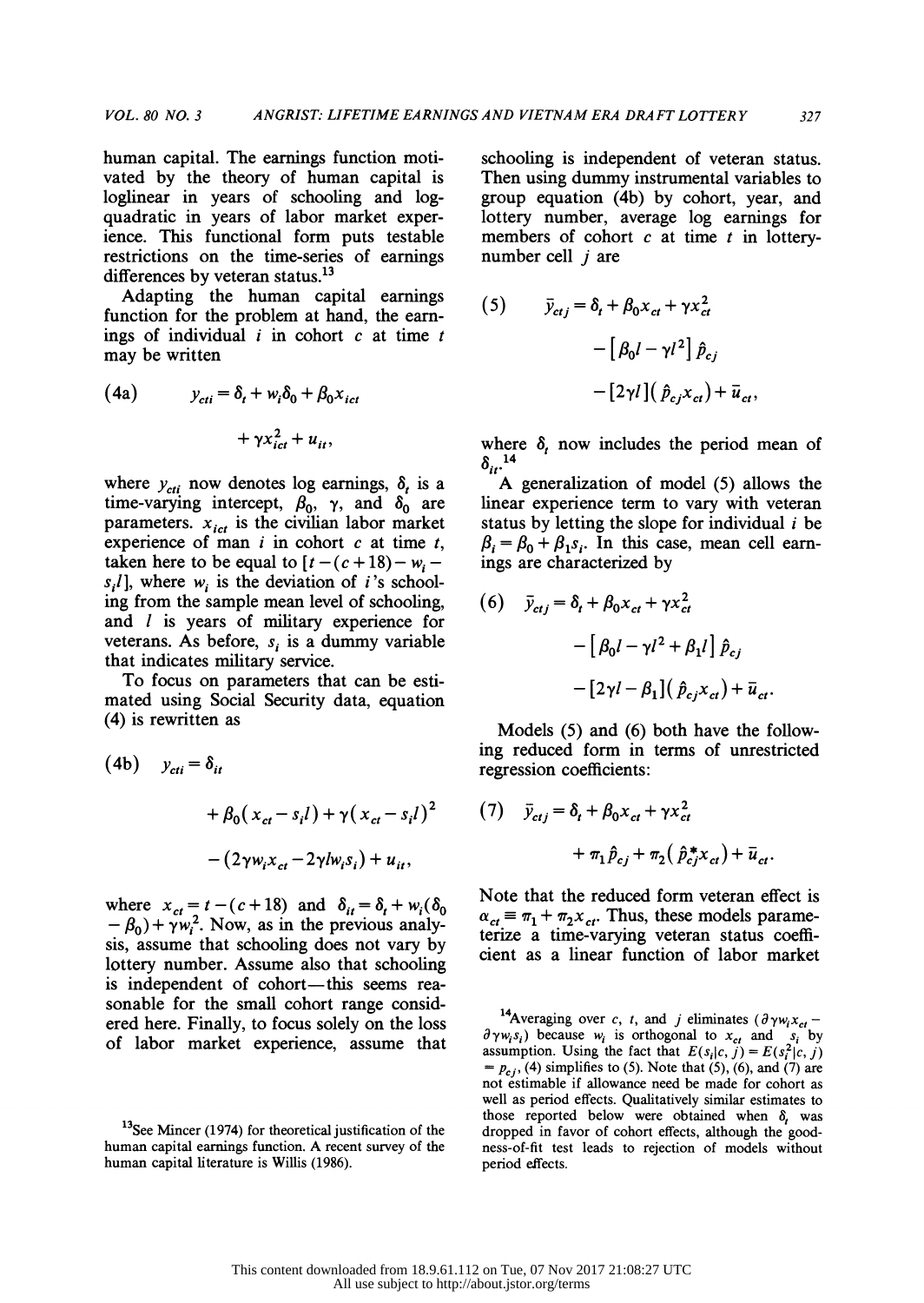| Parameter                                                                | Model $(5)$ :<br>Loss of Experience<br>$\left(1\right)$ | Model $(6)$ :<br>Loss of Experience,<br><b>Reduced Growth Rate</b><br>(2) | Model $(7)$ :<br>Unrestricted<br><b>Reduced Form</b><br>(3) |
|--------------------------------------------------------------------------|---------------------------------------------------------|---------------------------------------------------------------------------|-------------------------------------------------------------|
| Experience Slope, $\beta_0$                                              | 0.1022<br>(0.007)                                       | 0.1016<br>(0.007)                                                         | 0.1016<br>(0.007)                                           |
| Experience Squared, $\gamma$                                             | $-0.0027$<br>(0.0003)                                   | $-0.0025$<br>(0.0003)                                                     | $-0.0025$<br>(0.0003)                                       |
| Veteran Effect on Slope, $\beta_1$                                       |                                                         | $-0.0035$<br>(0.0023)                                                     |                                                             |
| Veteran Loss of Experience, l                                            | 2.08<br>(0.38)                                          | 1.84<br>(0.43)                                                            |                                                             |
| $\pi_1 = -[\beta_0 l - \gamma l^2 + \beta_1 l]$                          |                                                         |                                                                           | $-0.189$<br>(0.052)                                         |
| $\pi_2 = -[2\gamma l - \beta_1]$                                         |                                                         |                                                                           | 0.006<br>(0.004)                                            |
| Age at Which Reduced Form<br>Veteran Effect $(\pi_1 + \pi_2 x_{ct}) = 0$ |                                                         |                                                                           | 50.1<br>(15.9)                                              |
| $\chi^2$ (dof)                                                           | 1.41(1)                                                 |                                                                           | 813.57(1247)                                                |

#### TABLE 5-EARNINGS-FUNCTION MODELS FOR THE VETERAN EFFECT. WHITES BORN 1950-52

Notes: Standard errors in parentheses.

 The table reports estimates of experience-earnings profiles that include parameters for the effect of veteran status. Estimates are of equations (5), (6) and (7) in the text. The estimating sample includes FICA taxable earnings from 1975-84 for men born 1950, 1976-84 earnings for men born in 1951, and 1977-84 earnings for men born 1952. The estimation method is optimally weighted Two-Sample Instrumental Variables for a nonlinear model in columns (1) and (2), and for a linear model in column (3).

 experience. Excluding the time-varying inter cept, model (6) contains four structural pa rameters;  $\beta_0$ ,  $\beta_1$ ,  $\gamma$ , and *l*, and four reduced form parameters;  $\beta_0$ ,  $\gamma$ ,  $\pi_1$  and  $\pi_2$ . Model (5) imposes one testable restriction on the reduced form by setting  $\beta_1 = 0.15$ 

 Table 5 shows results from nonlinear GLS estimation of (5) and (6), and results from Linear GLS estimation of (7), using data on the real FICA earnings of white men born from 1950 to 1952. The weighting matrix used in estimation was derived in a manner similar to the weighting matrix used to con struct the estimates in Table 4.16 Because

<sup>15</sup>A third model is derived by letting both  $\gamma$  and  $\beta$  vary with veteran status. This model leads to a reduced form similar to (7), with the only modification being the addition of a linear term of the form  $\pi_3(\hat{p}_{c,i} * x_{ct}^2)$ . In the empirical work, however, no evidence was found that such a term belongs in the earnings function re duced form.

<sup>16</sup>The only modification arises from the fact that for equations  $(5)-(7)$ , reduced form treatment effects ap pearing in the weighting matrix are time varying. Let  $\Pi_c$  denote the vector of  $\alpha_{ct}$  for the time-series of

 earnings functions are commonly fit in logs, the dependent variable is taken to be the log of mean earnings for each cell. The log of the mean is not the same as the mean of the log, but the CWHS data set does not contain the mean of log earnings. If earnings are approximately lognormally distributed, use of the log of the mean will provide a reason able approximation. In practice, estimates of

$$
(1/n_{cj}) \Pi_c
$$
  
 
$$
\times \left\{ \left[ e_T e_{T'} \right] \otimes \left[ \hat{p}_{cj} \left( 1 - \hat{p}_{cj} \right) \right] \right\} \Pi_c',
$$

where  $e_T$  is a vector of T l's. In practice,  $\Pi_c$  is replaced by weighted least squares estimates (weights are the inverse sampling variances of  $\bar{y}_{ctj}$ ) of the re duced form equation, (7). Estimates of models for the log of earnings replace  $V(\bar{y})$  with delta-method estimates of the covariance matrix of log( $\bar{v}$ ).

earnings by cohort  $c$  and suppose that each time-series is of length T. Then the second term in the optimal weighting matrix has the following block corresponding to the time series of earnings for lottery number cell  $j$ of cohort c: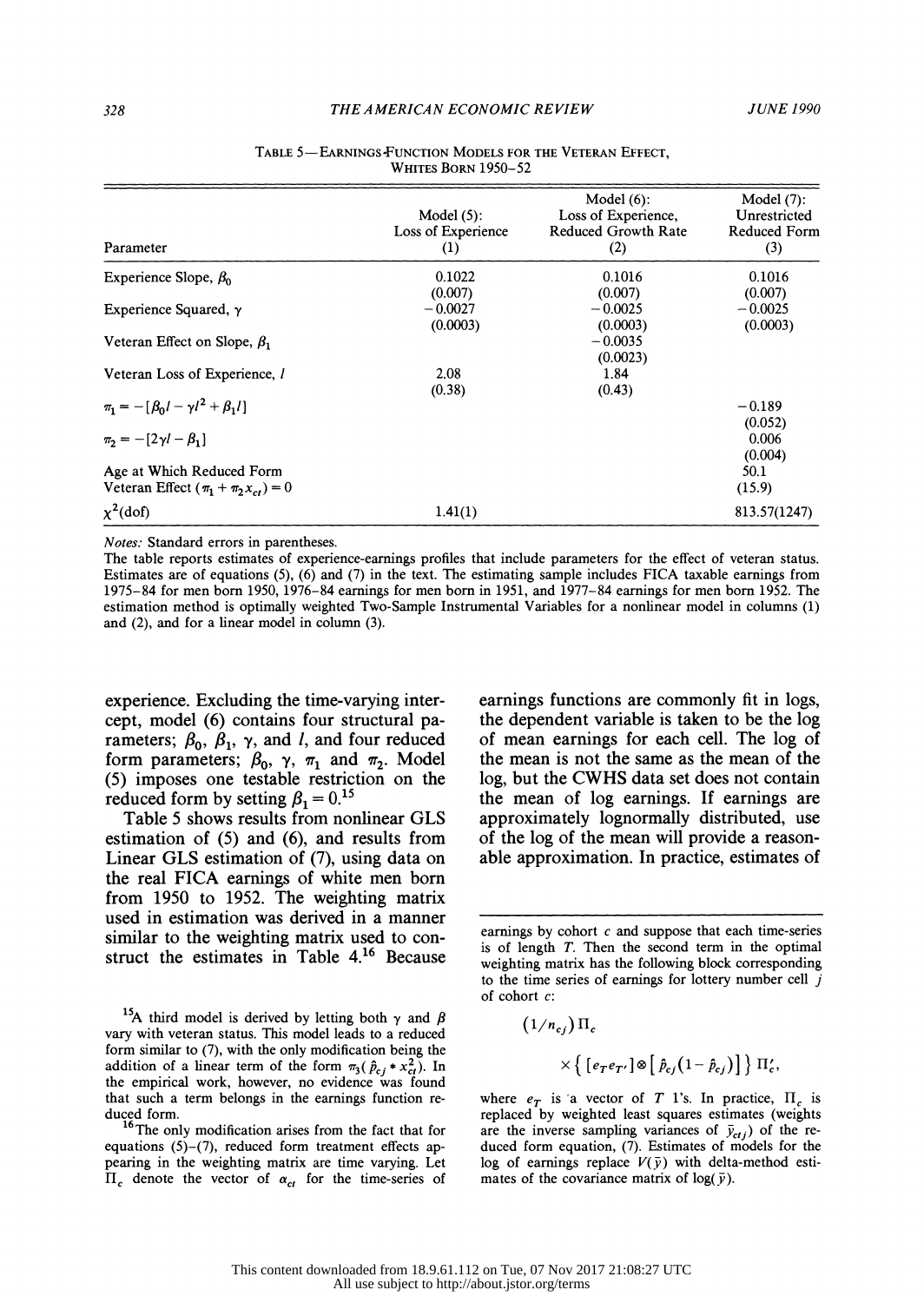models in levels resulted in inferences simi lar to those arising from estimates of models in logs.

 The sample used to estimate equations  $(5)-(7)$  begins in the fifth year after the lottery in which members of the cohort were drafted. For example, the sample begins in 1975 for men born in 1950. This allows for three years of service and one year of read justment to civilian life. Median length of service of Vietnam era veterans was 37 months (Veterans Administration 1981b, p. 16). Evidence from Table 4 suggests that veteran effects are essentially zero for the 1953 cohort, so it was excluded from the estimation.

 Estimates of models (5), (6), and (7) are presented in columns (1), (2), and (3) of Table 5. The chi-square statistic in column (3) is an overidentification test statistic for the overall goodness-of-fit of the reduced form and the chi-square statistic in column (1) is for the restriction  $\beta_1 = 0$ . Restricting  $\beta_1$  to be zero does not affect the overall fit. The effect of veteran status on earnings growth, although negative, is not statistically significant. The sum of the test statistics in columns (1) and (3) is an overidentification test statistic for the overall goodness-of-fit of model (5). This statistic also takes on a value less than its degrees of freedom, indicating that the simplest loss-of-experience model is not at odds with the data.

 The loss of experience estimated using model (5) is approximately 2 years. This is somewhat low relative to the median length of service, suggesting that military experi ence may be a partial substitute for civilian experience. Table 5 also shows the age at which the reduced form veteran effect finally reaches zero. This occurs when  $x_{ct} = -\pi_1/$  $\pi_2$ , so that  $\alpha_{ct} = 0$ . The reduced form esti mates in column (3) imply that the loss of earnings to veterans decays to zero around age 50 with a standard error<sup>17</sup> of 16.

<sup>17</sup> Delta method standard errors are given by the square root of  $(\sigma_1/\pi_2) - (2\sigma_{12}\pi_1/\pi_2^2) + (\sigma_2\pi_1^2/\pi_2^2)$ ,<br>where  $\sigma_1$ ,  $\sigma_2$ , and  $\sigma_{12}$  are the elements of the covariance matrix of the estimated  $\pi_1$  and  $\pi_2$ .  $\sigma_{12}$  is estimated to be -0.00019, and the square roots of  $\sigma_1$  and  $\sigma_2$  appear in Table 5.

#### V. Caveats

 The consistency of lottery-based estimates of the effects of military service turns on two key assumptions. First, earnings model (1) must be an accurate representation of the impact of military service. Second, functions of the draft lottery must be valid instru ments for s, in the earnings regressions. Three models leading to the failure of these assumptions are discussed briefly below. The first two, incorporating treatment effect het erogeneity and missing covariates, merely re sult in a reinterpretation of the estimates. The third model, allowing for earnings-mod ifying draft-avoidance behavior, calls into question the assumption that earnings dif ferences by lottery number can be attributed solely to veteran status.

# A. Treatment Effect Heterogeneity

 The effect of veteran status can only be estimated for those who served in the armed forces. If veterans are more or less likely to benefit from military service than the rest of the population, then the estimated veteran status coefficient does not characterize the impact of veteran status on a random sam ple. This problem is formalized in the ran dom coefficients model for treatment effect heterogeneity:

$$
y_{cti} = \beta_c + \delta_t + s_i \alpha_i + u_{it}
$$
  

$$
\alpha_i = \alpha_0 + \varepsilon_i,
$$

where  $\alpha_i$  is the effect of military service on the earnings of person  $i$ , with population mean equal to  $\alpha_0$ . If  $\varepsilon_i$  is uncorrelated with the instruments, an instrumental variables estimator of the random coefficients model identifies  $\alpha_0 + E(\epsilon_i | s_i = 1)$ , and not  $\alpha_0$ (James Heckman and Richard Robb, 1985).

 Related to the problem of treatment effect heterogeneity is the fact that not all Vietnam era accessions to the military were induced by the draft. A substantial fraction of enlist ments were made by "true volunteers" who would have volunteered for service in the absence of a draft (Tarr, 1981). Suppose that the impact of military service on the earn ings of true volunteers differs from the im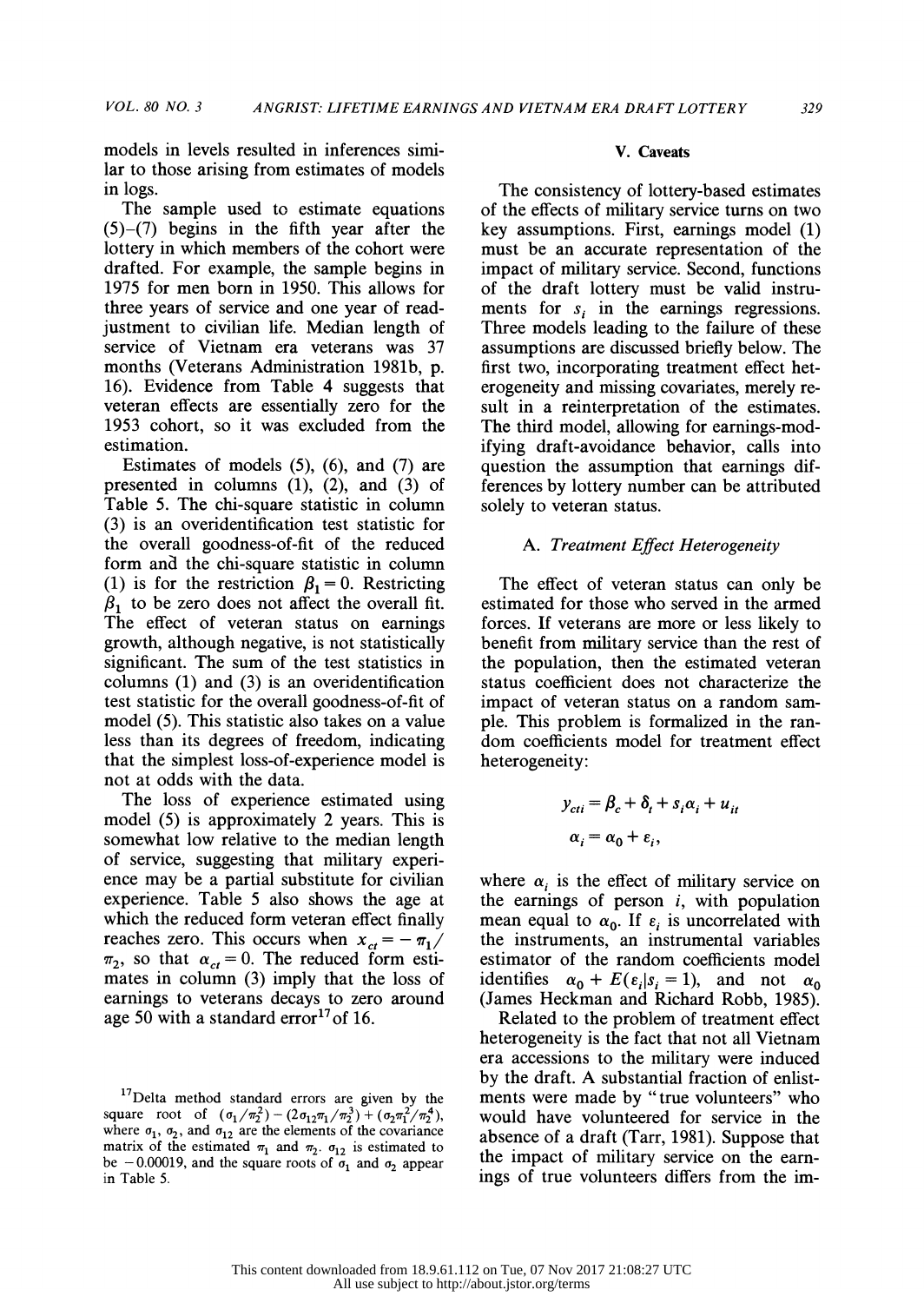pact on the earnings of draftees and men who enlisted because of the draft. Then us ing functions of the draft lottery as instru ments will only identify the effect of military service for the latter group. To see this, let  $f_i$  be an indicator for the veteran status of draftees and draft-motivated volunteers and let  $g_i$  be an indicator of veteran status for true volunteers. Write

$$
\alpha_i s_i = \alpha_f f_i + \alpha_g g_i
$$

for the treatment effect experienced by  $i$ . Note that functions of draft lottery numbers will only be correlated with  $f_i$ . Consequently,  $\alpha_f$  is identified by lottery-based IV estimators, but  $\alpha_{g}g_{i}$  becomes part of the regression error.

#### B. The Absence of Covariates

 An additional problem arises because So cial Security data contain no information on covariates other than race and age. This may be of concern if the impact of veteran status is primarily through its effect on covariates. For example, veterans might have a higher level of educational attainment because of financial aid available through the GI Bill. In the absence of data on education, esti mated veteran effects confound the "pure" effect of military service with its effect on education. Formally, the need for covariates may be represented by replacing  $\delta$ , with  $x_i\delta$  in (1). In this case, instrumental variables estimates identify

$$
\overline{\alpha} = [E(x_i|s_i=1) - E(x_i|s_i=0)]\delta + \alpha.
$$

In many applications, however, it may be  $\bar{\alpha}$  that is actually the parameter of interest. For example, the fact that veteran status influ ences civilian earnings primarily through its influence on third variables might be of little importance for issues related to veterans compensation.

## C. Earnings-Modifying Draft Avoidance Behavior

 Perhaps the most serious problem arises if the risk of induction affected earnings for  some other reason than through an effect on the probability of military service. For exam ple, it is sometimes argued that during the Vietnam era, students went to college to avoid the draft and that educational stan dards were reduced to avoid having to flunk students out of school. Lawrence Baskir and William Strauss (1978) claim that Vietnam era college enrollment was 6-7 percent higher than normal because of the draft.

 If draft-avoidance behavior is correlated with lottery numbers and with variables re lated to earnings besides veteran status, then lottery-based instruments will be correlated with the regression error in equation  $(1)$ . Such correlation will bias estimates of the effects of military service constructed using the lottery. But in a previous study using micro data (Angrist, 1989a), specification tests provided no evidence of a relationship between lottery numbers and characteristics other than veteran status. The overidentifi cation test statistics reported here also show no evidence of omitted variables bias. Fi nally, even if having a low lottery number is correlated with a tendency to stay in school, the fact that earnings rise with schooling implies that lottery-based estimates of the effect of veteran status will tend to underes timate the true effect.

### VI. Conclusions

 Estimates based on the draft lottery indi cate that as much as ten years after their discharge from service, white veterans who served at the close of the Vietnam era earned substantially less than nonveterans. The an nual earnings loss to white veterans is on the order of \$3,500 current dollars, or roughly 15 percent of yearly wage and salary earn ings in the early 1980s. In contrast, the esti mated veteran effects for nonwhites are not statistically significant.

 In light of the results reported here, some more conventional estimates of the effect of Vietnam era veteran status do not appear to be too far off the mark. Rosen and Taubman (1982) report estimates close to these, finding a 19 percent annual earnings loss to Vietnam era veterans. Crane and Wise (1987) find an 11 percent reduction in 1979 weekly earn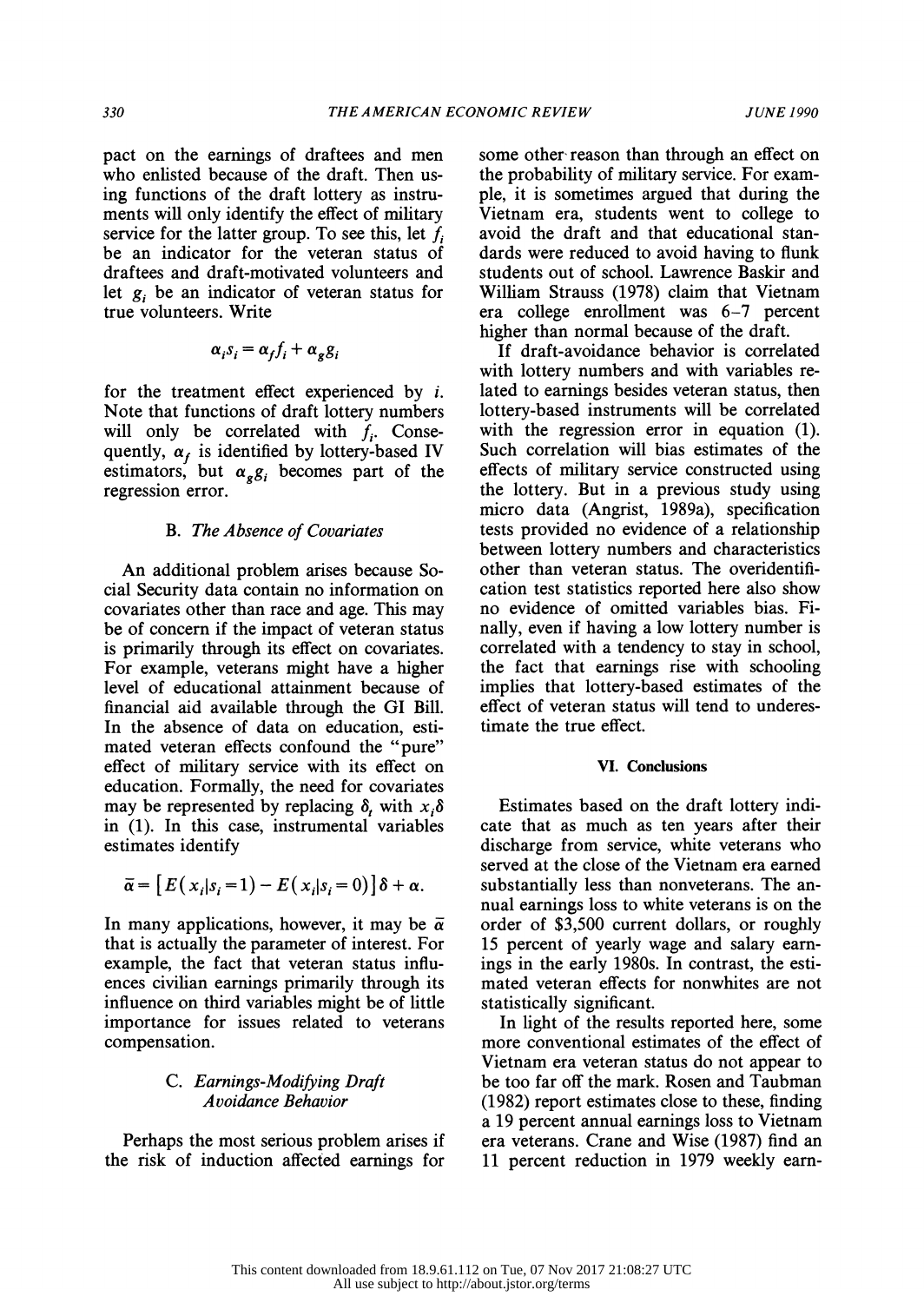ings. On the other hand, Mark Berger and Barry Hirsch (1983) find essentially no effect on 1977 weekly earnings, and Angrist (1989a) reports OLS coefficients of zero when using the National Longitudinal Survey (NLS) to estimate the effects of veteran status on hourly wages. In contrast to the OLS esti mates, lottery-based estimates from the NLS indicate that white veterans had lower hourly wages in 1981 than their nonveteran coun terparts. Similar results from the SIPP are reported in Angrist (1989c). Thus, lottery based estimates from a variety of sources provide conclusive evidence that white Viet nam veterans were disadvantaged by their service.<sup>18</sup>

 This paper also proposes a simple expla nation for the loss of earnings to white veter ans: they earn less because their military experience is only a partial substitute for the civilian labor market experience lost while in the armed forces. Goodness-of-fit tests sug gest that for whites, the time-series of vet eran status coefficients is consistent with this hypothesis. Experience-earnings profiles esti mated using Social Security data imply that white veterans suffered an earnings reduc tion equivalent to the loss of two years civil ian labor market experience.

 The analysis reported here leads naturally to further research on a number of topics. One of these is the question of alternatives to the loss-of-experience explanation for the reduction in white veterans' earnings. Vet eran status may be a screening device, as suggested by DeTray (1982), or there may be cohort size effects such as those discussed by Finis Welch (1979). Because the Social Secu rity data include information on variances, testable implications of these theories might also include restrictions on second, as well as first, moments. Another question for future research is whether draft eligibility affected educational and career plans independently of its effect on military service. The lottery

<sup>18</sup>Lottery-based estimates from the SIPP and NLS suggest that nonwhite veterans may have higher monthly and hourly earnings than comparable nonveterans. The estimates for nonwhites are too imprecise, however, to be viewed as conclusive.

 may provide a useful tool for research on changing educational attainment in the 1960s and 1970s.

 Finally, there remains the question of rec onciling the loss of earnings to Vietnam era veterans with the apparent benefits of mili tary service to veterans of World War II and other eras (Rosen and Taubman, 1982; Berger and Hirsch, 1983). Elsewhere, Alan Krueger and I have argued that the need for reconciliation is, at least in part, illusory (Angrist and Krueger, 1989). Although OLS regressions usually show that the effect of World War II veteran status is large, posi tive, and significant, these results may actu ally be a consequence of selection bias. By exploiting the fact that World War II vet eran status is also correlated with exact date of birth, we have implemented an instrumen tal variables estimation strategy similar in spirit to the one used here. The results of this procedure indicate that the true impact of World War II veteran status on earnings is no larger than zero and may well be negative.

# APPENDIX: DATA SOURCES AND METHODS

#### 1. CWHS Data Collection<sup>19</sup>

 The Social Security Administration maintains the earnings histories of covered employees in a data base known as the Summary Earnings Record (SER). Ap proximately one year after the SER has been updated with the latest year's earnings, a one percent sample of earnings histories is extracted. The sampling frame con sists of all issued Social Security numbers, and the sample is stratified using the regional information coded in the numbers.

 Prior to 1978, the FICA taxable earnings of employ ees were reported to the SSA by employers on a quar terly basis. Self-employed workers report their earnings annually on schedule SE of Internal Revenue Service (IRS) Form 1040, which is forwarded to the SSA by the IRS. Since 1978, employers have no longer been re quired to make quarterly reports. Instead they file IRS form W-2 with the SSA, as well as with the IRS, on an annual basis.

 After 1978, all earnings, including those above the FICA taxable maximum, are to be reported to the SSA on form W-2. Furthermore, all employers are required

<sup>19</sup>This section draws on Warren Buckler and Cresston Smith (1984), U.S. Department of Health and Human Services (1987), and personal correspondence and con versations with Buckler and Smith.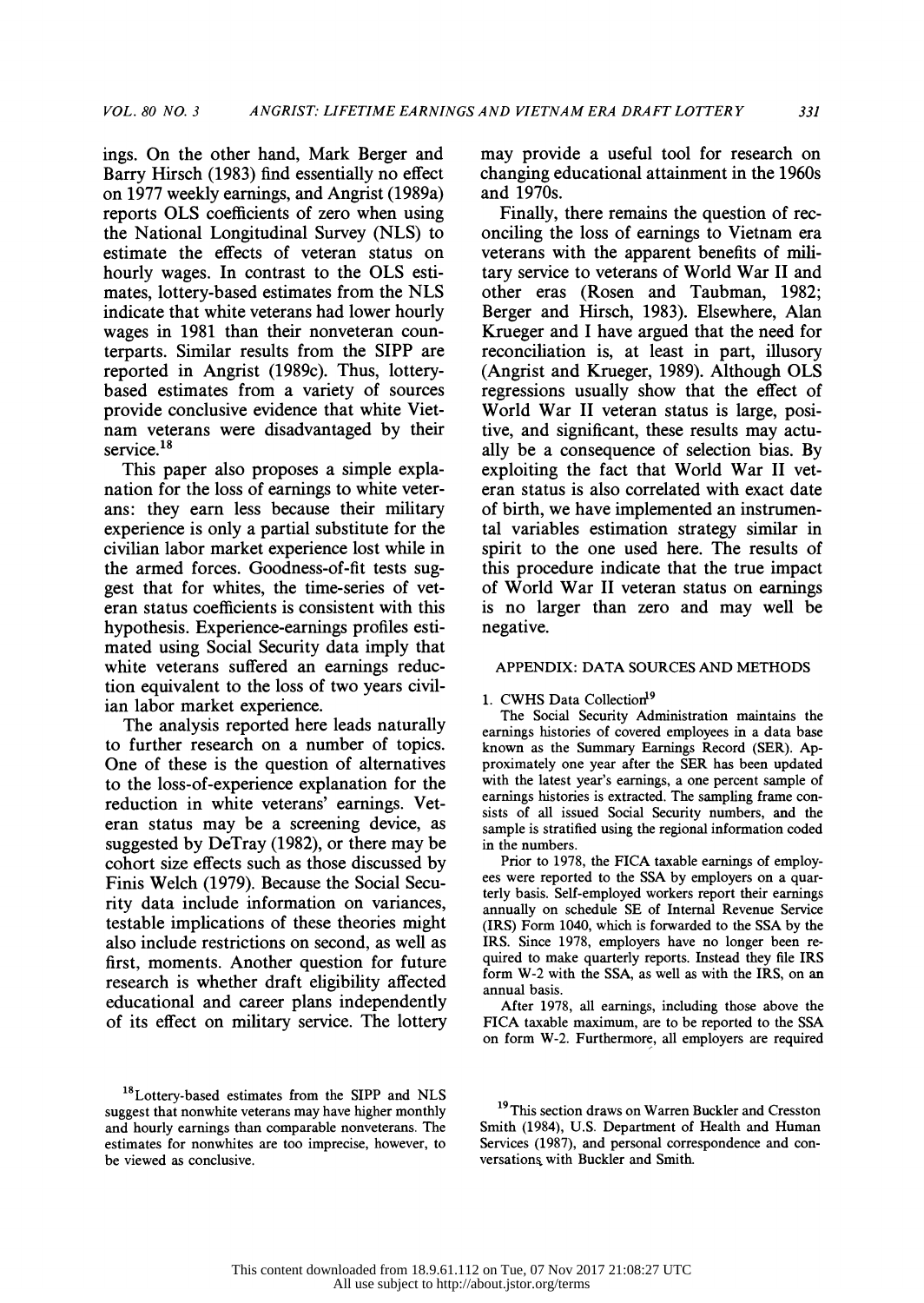to file W-2s with the SSA regardless of whether their employees are engaged in FICA taxable employment. In practice, however, many employers do not report the earnings of those engaged in non-FICA-taxable employ ment. A further shortcoming of the W-2 series is the poor quality of the data during the first years of annual reporting.

 2. Coverage and Truncation of the CWHS Earnings Series

 FICA coverage includes most wage and salary and self-employment earnings. For the sample period used here, the most important coverage exceptions are the majority of federal civilian employees, some state and local government employees, some agricultural and do mestic workers, and the employees of some nonprofit organizations. A view of coverage by industry in 1981 is given in Robert Meyer (1985, Table 2.1). Meyer's fig ures for state, local, and civilian federal government employees imply that by 1981, roughly 58 percent of all civilian government workers were covered.

 FICA taxable maximums are reported in Appendix Table Al. The combined effects of limited coverage and censoring at the taxable maximum are conveniently summarized by the percentage of all earnings that are reported to the SSA. These statistics, reported in De partment of Health and Human Services (1987, Table 30), show that after 1981 over 90 percent of wage and salary earnings and over 75 percent of self-employment earnings were reported to the SSA.

 The W-2 earnings series excludes earnings from self-employment. Unpublished estimates indicate that roughly 6.4 percent of men born between 1944 and 1953 with nonzero earnings in 1984 had self-employment earnings only (figures from private correspondence with SSA employees). Other differences between FICA and W-2 earnings coverage are described by Mary Millea and Beth Kilss (1980).

#### 3. Matching Dates of Birth to the CWHS

 In the CWHS, information on race and sex is ob tained from a computerized record of applications for a Social Security number called the NUMIDENT file. For this project, dates of birth were also matched from the NUMIDENT file to the CWHS. Draft lottery num bers were then matched to the dates of birth using lottery number tables in Selective Service System Semi annual Reports for 1969-73. A small number of indi viduals were discarded from the final data set because there was no information on either their sex, race, or exact date of birth.

#### 4. CWHS Descriptive Statistics

 Descriptive statistics for the CWHS cohorts studied here are reported in Table Al. The combined statistics for four cohorts were constructed by computing weighted averages of cohort means. Unless otherwise noted, statistics in the table refer to men with positive earnings. Sample sizes decline over time due to attrition from mortality.

 The descriptive statistics indicate that after 1972 the fraction of men in the sample with zero FICA earnings varies roughly between 15 and 22 percent for whites and

 between 33 and 36 percent for blacks. To evaluate these figures, note that the author's tabulations show that roughly 10 percent of white men in these cohorts have zero recorded wage and salary earnings in the late 1970s' Current Population Surveys. Suppose that of the 90 percent who work, 12 percent are in the uncovered sector so that only 79 percent of the cohort may be expected to have positive FICA wage and salary earn ings. Adding an estimated 5 percent who only have FICA self-employment earnings implies that 16 percent should have zero FICA earnings of any type. Thus, 14-18 percent of CWHS earnings being zero for whites between 1973 and 1980 does not seem unreasonable.

 In recent years, the fraction with zero earnings ap pears to be too high to be accounted for by labor force participation or employment in the uncovered sector. This is probably because of the long delay in filing and recording Social Security taxable earnings. In their anal ysis of Social Security data, Card and Sullivan (1988) also note the problems caused by filing delay. Problems of undercoverage and filing delay may be especially severe for nonwhites. The 15 percent of CPS nonwhites with zero wage and salary earnings is not large enough to explain the approximately 34 percent of nonwhites with zero FICA earnings in the CWHS.

 The fraction with FICA earnings at the taxable max imum is more variable than the fraction with zero earnings, ranging from 3 to 15 percent for whites and between 2 to 10 percent for blacks. The FICA earnings of men with multiple employers can exceed the taxable maximum because reported earnings are censored by source. The fraction of men with FICA earnings above the taxable maximum is around 1-2 percent. The W-2 and FICA earnings series show roughly equal fractions at or above the FICA taxable maximum, suggesting that both variables are drawn from the same underlying distribution. But problems with early years of the W-2 series are clearly reflected in the sample statistics. For example, the standard deviation of whites' W-2 earnings in 1978 is six times the mean and does not fall below the mean until 1981. Another disturbing feature of the W-2 series is that nominal earnings appear to fall from 1978-80. The W-2 series also has a substantially higher fraction of zeros than the FICA series does. However, part of this difference is caused by the inclusion of self-employment earnings in the FICA series. Also, gen erally there are some individuals with FICA taxable earnings but no federally taxable compensation (Millea and Kilss, 1980).

 5. Covariance Estimates for Social Security Earnings and for  $\hat{p}_{ci}$ 

 Information on second moments in the aggregated CWHS is restricted to variances. Therefore, off-diagonal elements of the covariance matrix of Social Security earnings must be estimated. Recall that  $\bar{y}$  denotes the vector of  $y_{ctj}$ , where c indexes cohort, t indexes year of earnings, and j indexes lottery number cells. The covariance matrix of  $\bar{y}$  is block diagonal, with nonzero elements for the covariance between  $\bar{y}_{ctj}$  and  $\bar{y}_{ckj}$ , and zeros everywhere else. Thus, there is only correlation between elements of the time-series of earnings for a particular cohort and lottery number group. The in-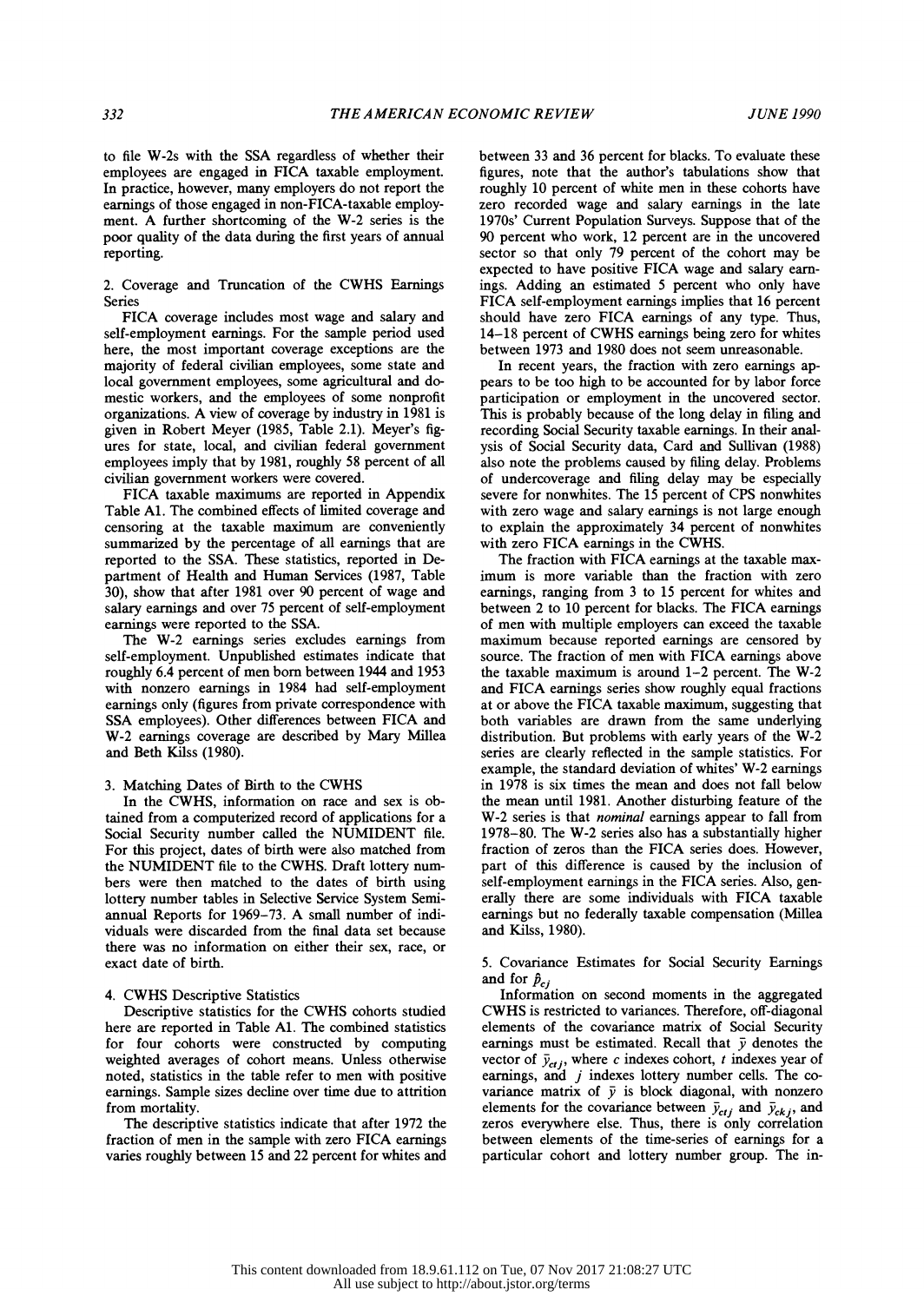| Race     | Year | N      | Taxable<br>Maximum | <b>FICA</b><br>Earnings | FICA at<br>Limit <sup>a, b</sup> | <b>FICA</b><br>Zeros | W-2<br>Earnings <sup>c</sup>               | $W-2$ at<br>Limit <sup>a</sup> | $W-2$<br>Zeros <sup>a</sup> |
|----------|------|--------|--------------------|-------------------------|----------------------------------|----------------------|--------------------------------------------|--------------------------------|-----------------------------|
| White    | 69   | 68,407 | 7,800              | 1,473<br>(1, 457)       | 0.003                            | 0.321                |                                            |                                |                             |
|          | 70   | 68,339 | 7,800              | 1,977<br>(1, 825)       | 0.010                            | 0.241                |                                            |                                |                             |
|          | 71   | 68,244 | 7,800              | 2,581<br>(2, 233)       | 0.030                            | 0.194                |                                            |                                |                             |
|          | 72   | 68,154 | 9,000              | 3,614<br>(2,802)        | 0.040                            | 0.157                |                                            |                                |                             |
|          | 73   | 68,053 | 10,800             | 4,738<br>(3,460)        | 0.046                            | 0.141                |                                            |                                |                             |
|          | 74   | 67,966 | 13,200             | 5,727<br>(4, 170)       | 0.034                            | 0.145                |                                            |                                |                             |
|          | 75   | 67,882 | 14,100             | 6,459<br>(4, 843)       | 0.053                            | 0.169                |                                            |                                |                             |
|          | 76   | 67,794 | 15,300             | 7,698<br>(5, 548)       | 0.078                            | 0.167                |                                            |                                |                             |
|          | 77   | 67,691 | 16,500             | 8,974<br>(6, 206)       | 0.107                            | 0.163                | 15,435<br>(91, 032)<br>14,786<br>(65, 359) |                                |                             |
|          | 78   | 67,598 | 17,700             | 10,441<br>(7,050)       | 0.149                            | 0.165                |                                            | 0.167                          | 0.244                       |
|          | 79   | 67,503 | 22,900             | 12,388<br>(8, 455)      | 0.092                            | 0.166                |                                            | 0.097                          | 0.261                       |
|          | 80   | 67,413 | 25,900             | 13,769<br>(9,678)       | 0.092                            | 0.175                | 14,561<br>(28, 180)                        | 0.096                          | 0.272                       |
|          | 81   | 67,316 | 29,700             | 15,641<br>(11, 129)     | 0.089                            | 0.183                | 16,363<br>(15, 295)                        | 0.092                          | 0.272                       |
|          | 82   | 67,265 | 32,400             | 16,743<br>(12, 371)     | 0.092                            | 0.200                | 17,907<br>(16, 298)                        | 0.093                          | 0.282                       |
|          | 83   | 67,190 | 35,700             | 18,046<br>(13,621)      | 0.089                            | 0.210                | 19,595<br>(22, 470)                        | 0.089                          | 0.275                       |
|          | 84   | 67,114 | 37,800             | 19,717<br>(14, 883)     | 0.103                            | 0.219                | 21,595<br>(20, 856)                        | 0.101                          | 0.281                       |
| Nonwhite | 69   | 21,514 | 7,800              | 1,306<br>(1, 471)       | 0.002                            | 0.464                |                                            |                                |                             |
|          | 70   | 21,501 | 7,800              | 1,711<br>(1, 865)       | 0.007                            | 0.417                |                                            |                                |                             |
|          | 71   | 21,475 | 7,800              | 2,197<br>(2,275)        | 0.020                            | 0.388                |                                            |                                |                             |
|          | 72   | 21,443 | 9,000              | 3,072<br>(2,922)        | 0.025                            | 0.352                |                                            |                                |                             |
|          | 73   | 21,412 | 10,800             | 3,992<br>(3,609)        | 0.029                            | 0.330                |                                            |                                |                             |
|          | 74   | 21,380 | 13,200             | 4,802<br>(4, 359)       | 0.021                            | 0.336                |                                            |                                |                             |
|          | 75   | 21,339 | 14,100             | 5,404<br>(5,015)        | 0.031                            | 0.359                |                                            |                                |                             |
|          | 76   | 21,310 | 15,300             | 6,453<br>(5, 836)       | 0.049                            | 0.350                |                                            |                                |                             |
|          | 77   | 21,275 | 16,500             | 7,510<br>(6,616)        | 0.071                            | 0.341                |                                            |                                |                             |
|          | 78   | 21,243 | 17,700             | 8,751<br>(7, 541)       | 0.096                            | 0.338                | 13,439<br>(63, 722)                        | 0.116                          | 0.391                       |
|          | 79   | 21,200 | 22,900             | 10,262<br>(8,938)       | 0.061                            | 0.329                | 13,581<br>(63, 244)                        | 0.067                          | 0.393                       |
|          | 80   | 21,167 | 25,900             | 11,405<br>(10, 147)     | 0.063                            | 0.331                | 11,716<br>(13, 895)                        | 0.067                          | 0.397                       |
|          | 81   | 21,130 | 29,700             | 12,986<br>(11, 628)     | 0.063                            | 0.335                | 13,421<br>(14, 644)                        | 0.063                          | 0.388                       |
|          | 82   | 21,109 | 32,400             | 14,045<br>(12, 849)     | 0.067                            | 0.354                | 14,983<br>(16, 112)                        | 0.065                          | 0.408                       |
|          | 83   | 21,077 | 35,700             | 15,101<br>(14, 167)     | 0.067                            | 0.358                | 16,271<br>(19,089)                         | 0.065                          | 0.396                       |
|          | 84   | 21,042 | 37,800             | 16,391<br>(15, 237)     | 0.077                            | 0.353                | 17,905<br>(20, 784)                        | 0.073                          | 0.387                       |

TABLE Al-DESCRIPTIVE STATISTICS FOR MEN BORN 1950-53

 Notes: Statistics are from the Social Security Adminiatration CWHS. Standard deviations of earings in parentheses. Amounts are in current Notes: Statistics are from the Social Security Administration CWHS. Standard deviations of earnings in parentheses. Amounts are in current<br><sup>4</sup> Fractions at limit are weighted averages of cells for each race, year of birth,

<sup>4</sup> Fractions at limit are fractions of nonzero earnings at or above FICA taxable maximum. Fractions zero are fractions of all nondecedents with zero earnings.<br><sup>4</sup> FICA earnings are wage and salary and self-employment earn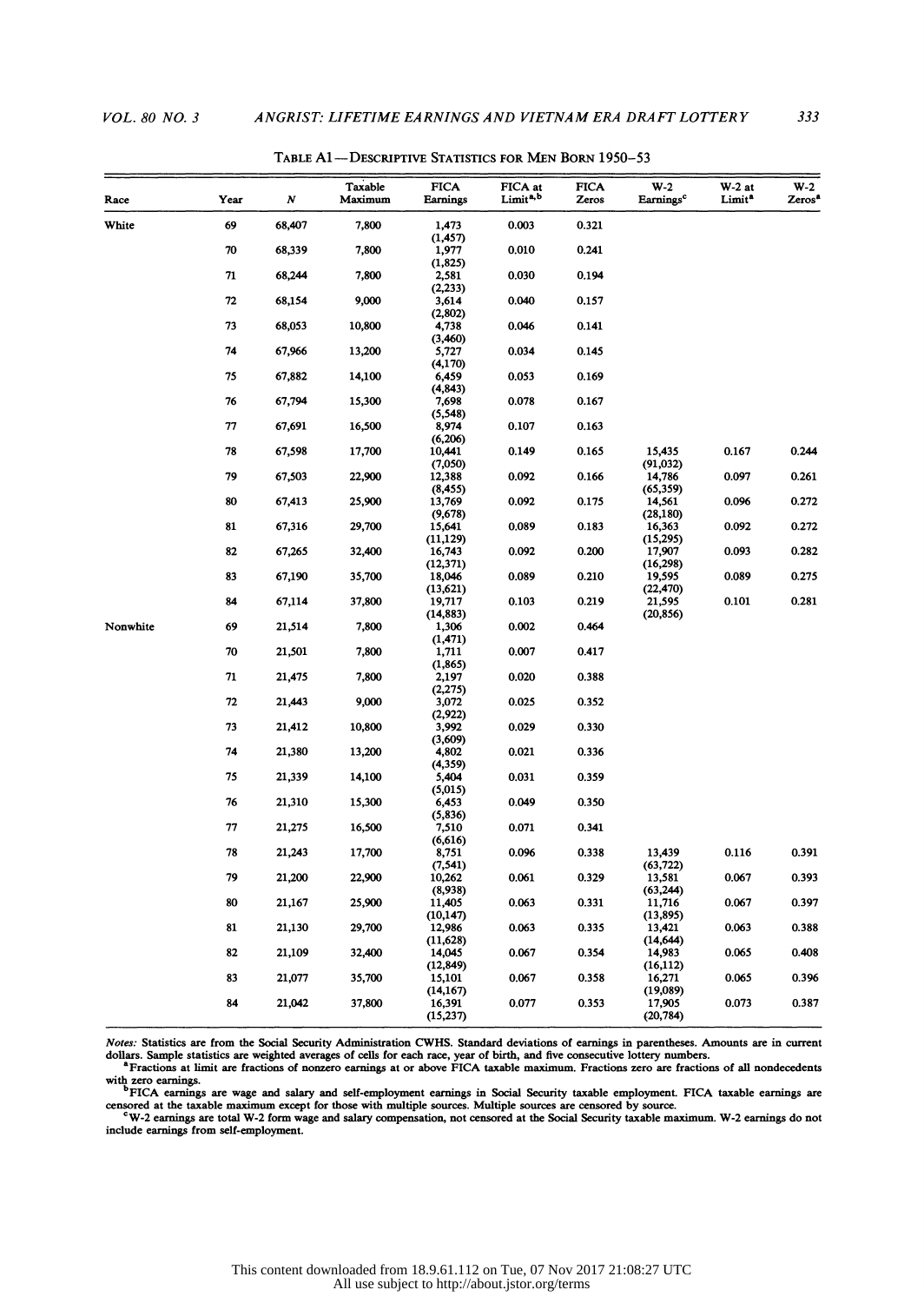tertemporal correlation structure is assumed constant across lottery number groups so that the 73 cells avail able for each race and cohort may be used to estimate correlation matrices for all race-cohort combinations. Correlations are converted to covariances using the within cell variances available from the CWHS data. This procedure is also applied to the adjusted FICA series described in Section 6 of the Appendix, with the modification that adjusted standard errors (diagonal elements of  $\Omega$ ) are used to convert correlations to covariances.

The covariance matrix of  $\hat{p}$  is also block diagonal, with elements equal to the variance of  $\hat{p}_{cj}$  in every year. I element of the block corresponding to the time series used is for cohort c and lottery cell j. The variance of  $\hat{p}_{c,i}$  is estimated using the standard formula for an estimated proportion. The sample size in the formula is taken to be the size of the SIPP cohort for those born in 1950 and the size of the CWHS cohort for those born from 1951 to 53.

#### 6. FICA Earnings Adjusted for Censoring

 For economy of notation, in this section all cells are indexed by j. The relationship between the expectation of censored earnings and the expectation of uncensored earnings for cell  $j$  is given by

$$
\mu_j^0 = \mu_j^c + p_j^l \left( \mu_j^l - L_j \right),
$$

where  $\mu_i^0$  is the mean of uncensored earnings,  $\mu_i^c$  is the mean of censored earnings,  $\mu_j$  is the mean of earnings above the taxable maximum,  $L_j$  is the taxable maximum, and  $p_i$  is the fraction with earnings at or above the taxable maximum.20

 The FICA earnings series is adjusted for censoring by applying this formula using estimates of  $\mu'$ , tabulated from March Current Population Surveys (CPS) for each year, race, and cohort. Although this procedure involves

<sup>20</sup>This formula ignores the fact that the censored earnings of men with multiple employers may be above the taxable maximum. The formula may be used to analyze the bias in treatment effects estimated from censored data. Suppose that cell  $j$  is for a sample of draft-eligible men and that cell  $\vec{k}$  is for a sample of draft-ineligible men. The draft-eligibility treatment ef fect estimated from the difference between CWHS cen sored mean earnings in cells  $j$  and  $k$  is the sample analogue of

$$
\mu_j^c - \mu_k^c = \left(\mu_j^0 - \mu_k^0\right) + \left(p_j^t - p_k^t\right)\left(L_j - \mu_j^t\right) + p_k^t\left(\mu_k^t - \mu_j^t\right).
$$

Assuming that the effect of draft eligibility on both  $p<sup>l</sup>$ and  $\mu^l$  is of the same sign as the effect on  $\mu^0$ , this expression shows that treatment effects estimated from the censored data differ from the true treatment effect by terms that are opposite in sign from the true effect.  no parametric distributional assumptions, the adjust ment is only approximate because the CPS estimates of  $\mu'_i$  do not vary by lottery number. However, the adjust- $\mu_j$  do not vary by lottery number. However, the adjust-<br>ment does incorporate variation in  $p'_i$  by lottery number.

 Data on earnings above the FICA taxable maximum  $(\mu_i^l)$  are taken from the Mare-Winship March CPS Uniform files. Cohort was determined on the basis of age in 1985; ages 34-35 were assigned 1950, ages 33-34 were assigned 1951, ages 32-33 were assigned 1952, and ages 31-32 were assigned 1953. The CPS reports wage and salary earnings in the year preceding the survey year. To compute the adjusted 1981-84 earnings series used in Tables 3 and 4, data from the CPSs for 1982-85 were used to compute separate a  $\mu_i^l$  by cohort and race for each year. Additional details and summary statistics for the CPS data are reported in Appendix A of Angrist (1989c). It should be noted that CPS earnings data are also censored-at \$75,000 for 1981-83 earnings and at \$100,000 for 1984 earnings.

 Standard errors for the adjusted series are calculated as follows. Let  $m = [m'_1 m'_2 m'_3]'$  denote the vector of sample moments corresponding to  $\mu^c$ ,  $p^l$ , and  $\mu^l$  and let  $\Sigma_{ij}$  (*i*, *j* = 1, 2, 3) denote the corresponding blocks of the covariance matrix of  $m$ . The covariance matrix of  $m$  is assumed to be given by

$$
\begin{pmatrix} \Sigma_{11} & \Sigma_{12} & 0 \\ \Sigma_{12} & \Sigma_{22} & 0 \\ 0 & 0 & \Sigma_{33} \end{pmatrix}.
$$

 The delta-method covariance matrix for the vector of adjusted earnings,  $m_1 + m_2(m_3 - L)$ , is

$$
\Omega = \Sigma_{11} + 2\Sigma_{12}(m_3 - L)
$$
  
+  $\Sigma_{22}(m_3 - L)^2 + m_2^2\Sigma_{33}$ .

Only the diagonal elements of  $\Omega$  are estimated using the above formula. Estimates of diagonal elements of  $\Sigma_{11}$ and  $\Sigma_{22}$  are available from the CWHS cell statistics, while diagonal elements of  $\Sigma_{33}$  are estimated from the CPS micro data. An estimator for diagonal elements of  $\Sigma_{12}$  is easily shown to be (Angrist, 1989c)

$$
\sigma_{12j} = \left[ p_j^l (L_j - \mu_j^c) \right] / n_j.
$$

 A simplified procedure, described in Section 5 of this Appendix, is used to estimate the nonzero off-diagonal elements of  $\Omega$  directly from the adjusted cell means.

#### 7. Matching Draft-Eligibility Status to the SIPP

 The Survey of Income and Program Participation is a Census Bureau longitudinal survey of approximately 20,000 households in the civilian noninstitutional popu lation (U.S. Department of Commerce, 1985). Data for the first wave of the first SIPP panel were collected from four rotation groups in 1983 and 1984.

 The SIPP public-use tapes contain year and month of birth. A Census Bureau "in-house" version of the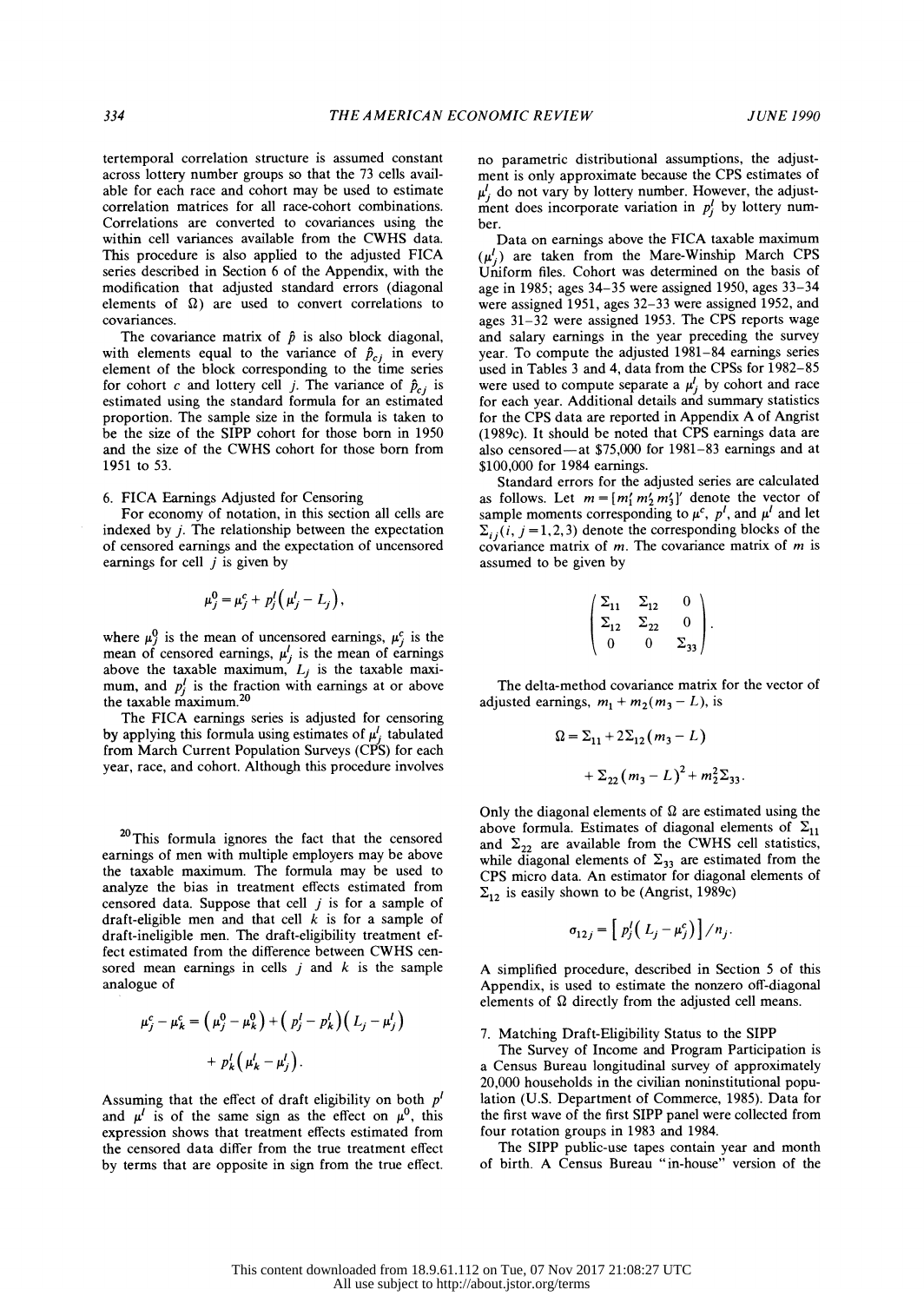SIPP contains information on day of birth, which is not released to the public. At the author's request, this information was used to match a dummy variable for draft-eligibility status to the public use version of SIPP Panel I. Draft eligibility was determined by the official RSN ceiling for men born from 1944-52 and by RSN 95 for men born in 1953. Vietnam era veteran status is coded from the SIPP variables VETSTAT, which records veteran status, and from U-SRVDTE, which records the

#### REFERENCES

period of service.

- Angrist, Joshua D., "Grouped Data Estima tion and Testing in Simple Labor Supply Models," Industrial Relations Section Working Paper, no. 234, Princeton Uni versity, July 1988.
	- , (1989a), "Using the Draft Lottery to Measure the Effects of Military Service on Civilian Labor Market Outcomes," in Re search in Labor Economics, 10, Ron Ehrenberg, ed., Greenwich: JAI Press, 1989.
	- , (1989b), "Selection for Military Ser vice in the Vietnam Era," Industrial Rela tions Section Working Paper, no. 250, Princeton University, April 1989.
	- , (1989c), "Lifetime Earnings and the Vietnam Era Draft Lottery: Evidence from Social Security Administrative Records," Industrial Relations Section Working Pa per, no. 251, Princeton University, April 1989.
	- , (1989d), "Instrumental Variables Re gression with Moments from Two-Sam ples," Chapter 3 in Econometric Analysis of the Vietnam Era Draft Lottery, unpub lished Princeton University doctoral dis sertation, October 1989.
	- and Krueger, Alan, "Why Do World War II Veterans Earn More?" National Bureau of Economic Research Working Paper, no. 2991, May 1989.
- Baskir, Lawrence M. and Strauss, William A., Chance and Circumstance: The Draft, The War and the Vietnam Generation, New York: Alfred A. Knopf, 1978.
- Berger, Mark C. and Hirsch, Barry T., "The Civilian Earnings Experience of Vietnam- Era Veterans," Journal of Human Re sources, Fall 1983, 18, 455-79.
- Buckler, Warren and Smith, Cresston, "The Continuous Work History Sample

 (CWHS): Description and Contents," in Statistical Use of Administrative Records: Recent Research and Present Prospects Volume I, Department of the Treasury, Internal Revenue Service, Statistics of In come Division, March 1984.

- Card, David and Sullivan, Daniel, "Measuring the Effect of Subsidized Training Pro grams on Movements In and Out of Em ployment," Econometrica, January 1988, 56, 497-530.
- Chamberlain, Gary, "Multivariate Regression Models for Panel Data," Journal of Econo metrics, January 1982, 18, 5-46.
- Crane, Jon R. and Wise, David A., "Military Service and the Civilian Earnings of Youths," Chapter 6 in Public Sector Pay rolls, D. A. Wise, ed., Chicago: University of Chicago Press, 1987.
- DeTray, Dennis N., "Veteran Status as a Screening Device," American Economic Review, March 1982, 72, 133-42.
- Griliches, Z. and Mason, William, "Education, Income and Ability," Journal of Political Economy, May/June 1972, 80, Part 2: S74-S103.
- Hearst, Norman, Newman, Tom B. and Hulley, Stephen B., "Delayed Effects of the Mil tary Draft on Mortality: A Randomized Natural Experiment," New England Jour nal of Medicine, March 6, 1986, 314, 620-24.
- Heckman, James J. and Robb, Richard, "Alter native Methods for Evaluating the Impact of Interventions," in J. Heckman and B. Singer, eds., Longitudinal Analysis of La bor Market Data, New York: Cambridge University Press, 1985.
- Meyer, Robert J., Social Security, 3rd ed., Homewood, IL: Richard D. Irwin, 1985.
- Millea, Mary T. and Kilss, Beth, "Exploration of Differences Between Linked Social Se curity and Internal Revenue Service Wage Data for 1972," in Studies from Intera gency Data Linkages, Report No. 11: Measuring the Impact on Family and Per sonal Income Statistics of Reporting Dif ferences Between the Current Population and Administrative Sources, U.S. Depart ment of Health, Education and Welfare, Social Security Administration, March 1980.